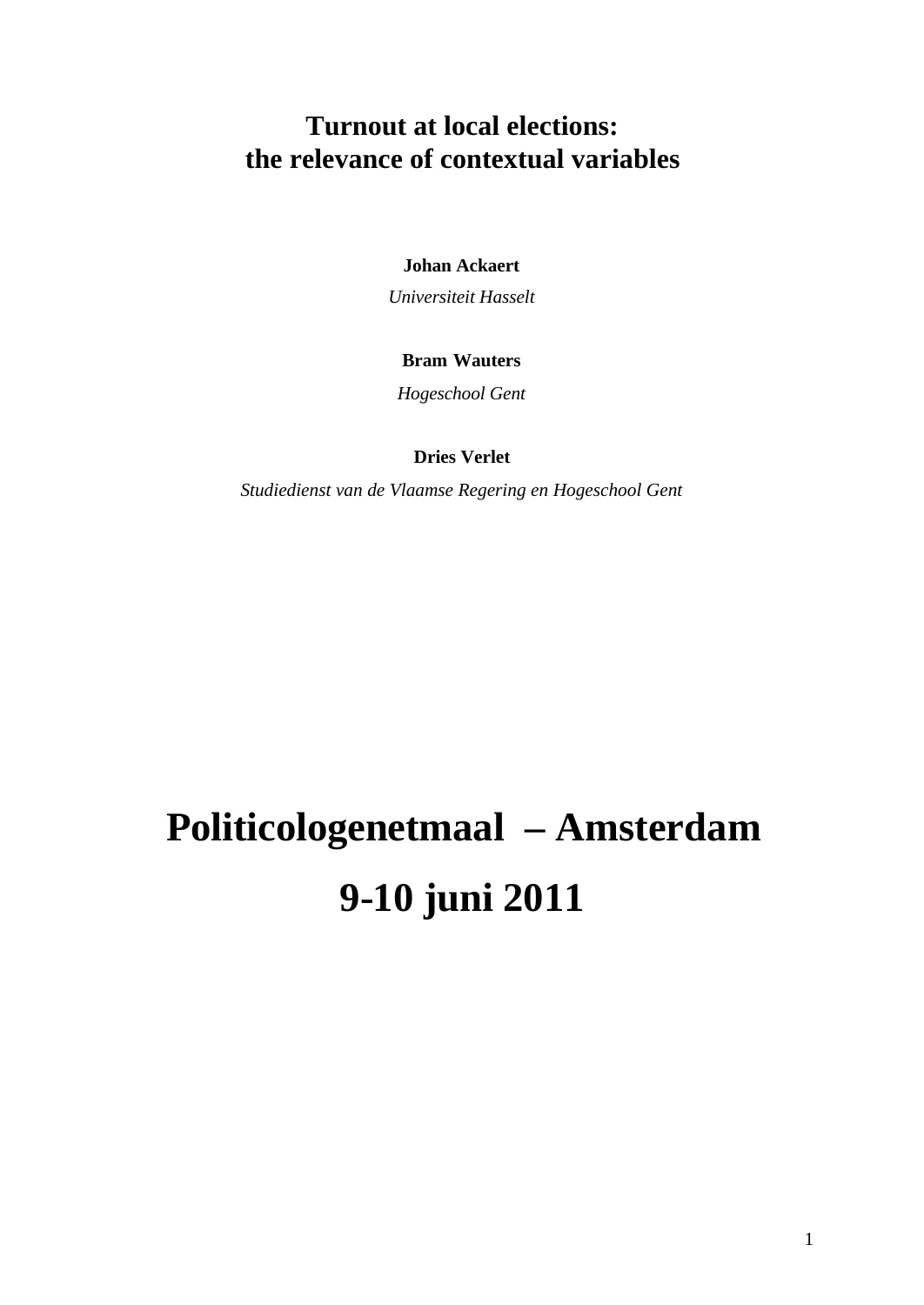#### **1. Introduction**

Elections are a core element of representative political systems. Participation in elections is seen as an important indicator to measure the democratic degree of political systems. Franklin (2002: 148) correctly states: "the health of democracy is often seen in terms of its level of turnout." When turnout figures tend to decline, which appears to be the case the last few decades in most Western countries, this causes worries on the side of the political system. Similarly, scholarly attention for this topic, which is one of the classic ones in political science, has intensified.

Most of the research on electoral participation focuses on the importance of individual (social demographic and social-psychological) variables and political attitudes to explain turnout (e.g. Lijphart, 1997; Hooghe & Pelleriaux, 1998; De Winter & Ackaert, 1998). Less attention is paid to the influence of the broader social, cultural, institutional and political context variables on turnout. Even when this approach is followed, attention has almost exclusively gone to cross-national variations (e.g. Jackman & Miller, 1995 ; Blais & Dobrzynska, 1998) instead of to variations within one country. Yet, local elections allow researchers to analyse electoral participation taking particular local political, social, cultural and institutional factors into account. By consequence, we use for this paper the municipalities as unit of analysis. At this level, it is possible to measure the impact of political as well socio-demographic contextual characteristics on turnout and blanc/ invalid voting. This is not possible for aggregated analyses at the level of constituencies for general elections or even higher levels.

We take municipalities in Flanders, a region of Belgium, as units of analysis. Belgium is an interesting case to analyse. Compulsory voting constitutes one of the main characteristics of the Belgian electoral system. The system of compulsory voting adds a particular element to the phenomenon of abstentionism, which remains possible despite the regulations concerning compulsory voting. Two sorts of abstentionism do occur: visible and hidden abstentionism. Visible abstentionism refers to voters that are not turning up at the polling station to cast their vote. Given that turning up is in principle compulsory (but hardly sanctioned), not appearing in the polling station has (at least morally) a negative connotation among the broad public. Hidden abstentionism refers to voters that visit the polling booth, but cast a blanc or invalid vote. Except for those cases where voters accidentally released an invalid ballot, only the voter himself knows this, which renders this form of absentionism less visible for the external environment. Given these differences in visibility, we expect to find different underlying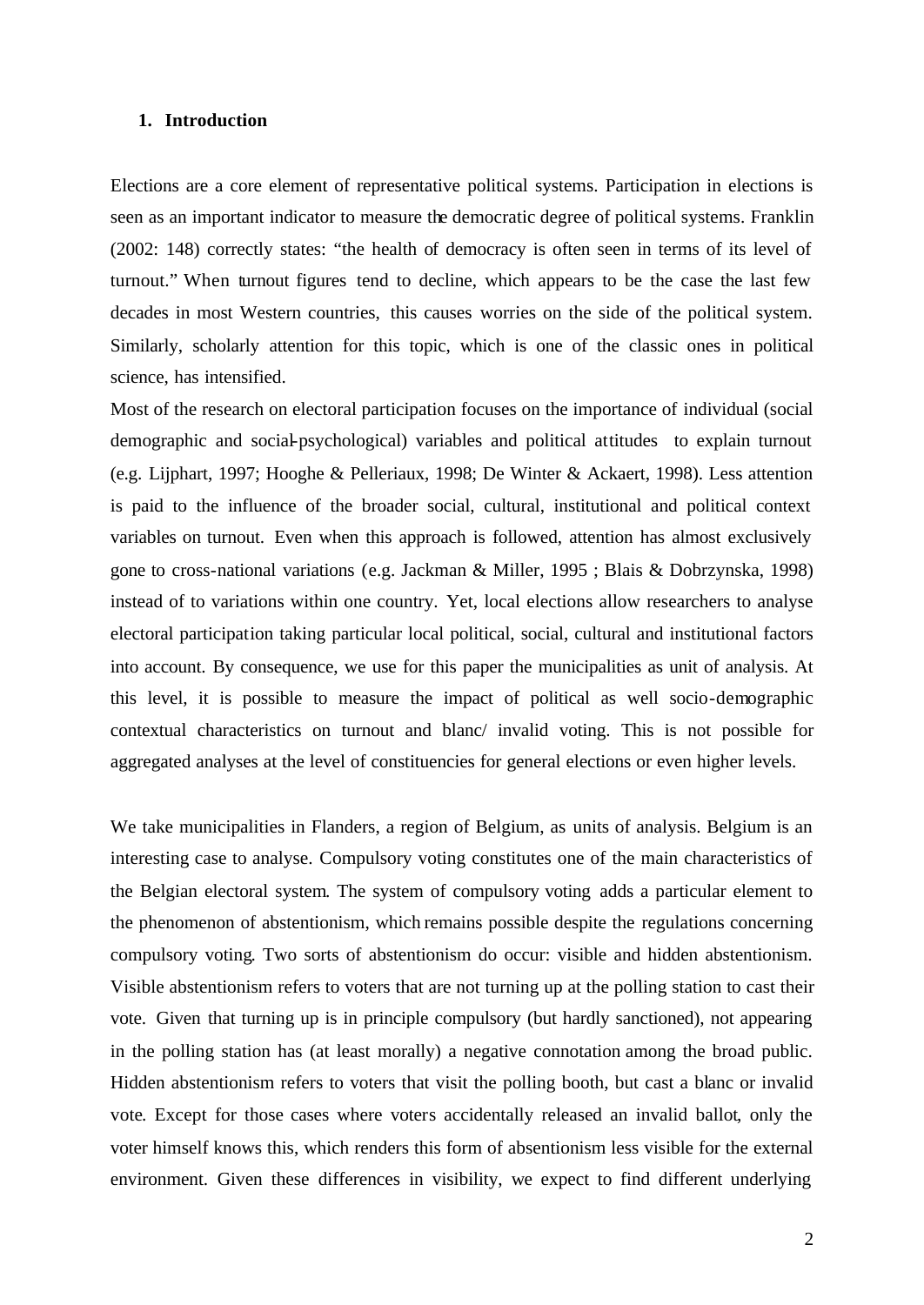mechanisms for these two sorts of abstentionism. The last general election results pointed out that nearly 11 pct. of the registered voters did not show up at the ballot station and that nearly 6 pct. of the voters casted a blanc or invalid vote.

We limit our analysis to the Flemish municipalities. As a result of successive state reforms in Belgium, it is nearly impossible to find data of contextual variables that are comparable for the three regions. Yet, this paper starts with a description of the evolution of electoral absenteeism and blanc/invalid votes in Belgium.

# **1. Electoral abstentionism in Belgium**

# *a. Visible abstentionism: absenteeism*

Table I presents the evolution of electoral absenteeism for general elections, bcal elections and elections for the European Parliament during the period 1976 - 20100.

| <b>General elections</b> |      | <b>EP-Elections</b> |      | <b>Local Elections</b> |      |  |  |
|--------------------------|------|---------------------|------|------------------------|------|--|--|
| Year                     | Pct. | Year                | Pct. | Year                   | Pct. |  |  |
|                          |      |                     |      |                        |      |  |  |
| 1977                     | 5,1  | 1979                | 8,6  | 1976                   | 5,3  |  |  |
| 1978                     | 6,0  | 1984                | 7,9  | 1982                   | 5,8  |  |  |
| 1981                     | 5,5  | 1989                | 9,3  | 1988                   | 6,5  |  |  |
| 1985                     | 6,4  | 1994                | 9,8  | 1994                   | 7,7  |  |  |
| 1987                     | 6,6  | 1999                | 9,4  | 2000                   | 8,4  |  |  |
| 1991                     | 7,3  | 2004                | 9,1  | 2006                   | 7,0  |  |  |
| 1995                     | 8,9  | 2009                | 9,6  |                        |      |  |  |
| 1999                     | 9,4  |                     |      |                        |      |  |  |
| 2003                     | 8,4  |                     |      |                        |      |  |  |
| 2007                     | 9,1  |                     |      |                        |      |  |  |
| 2010                     | 10,3 |                     |      |                        |      |  |  |

**Table I: Evolution of electoral absenteeism for general elections, EP elections and local elections**

This table indicates first of all that during the whole period under consideration, the rate of absenteeism is the highest at elections for the European Parliament, followed by general elections and finally local elections. Absenteeism has been increasing till the end of the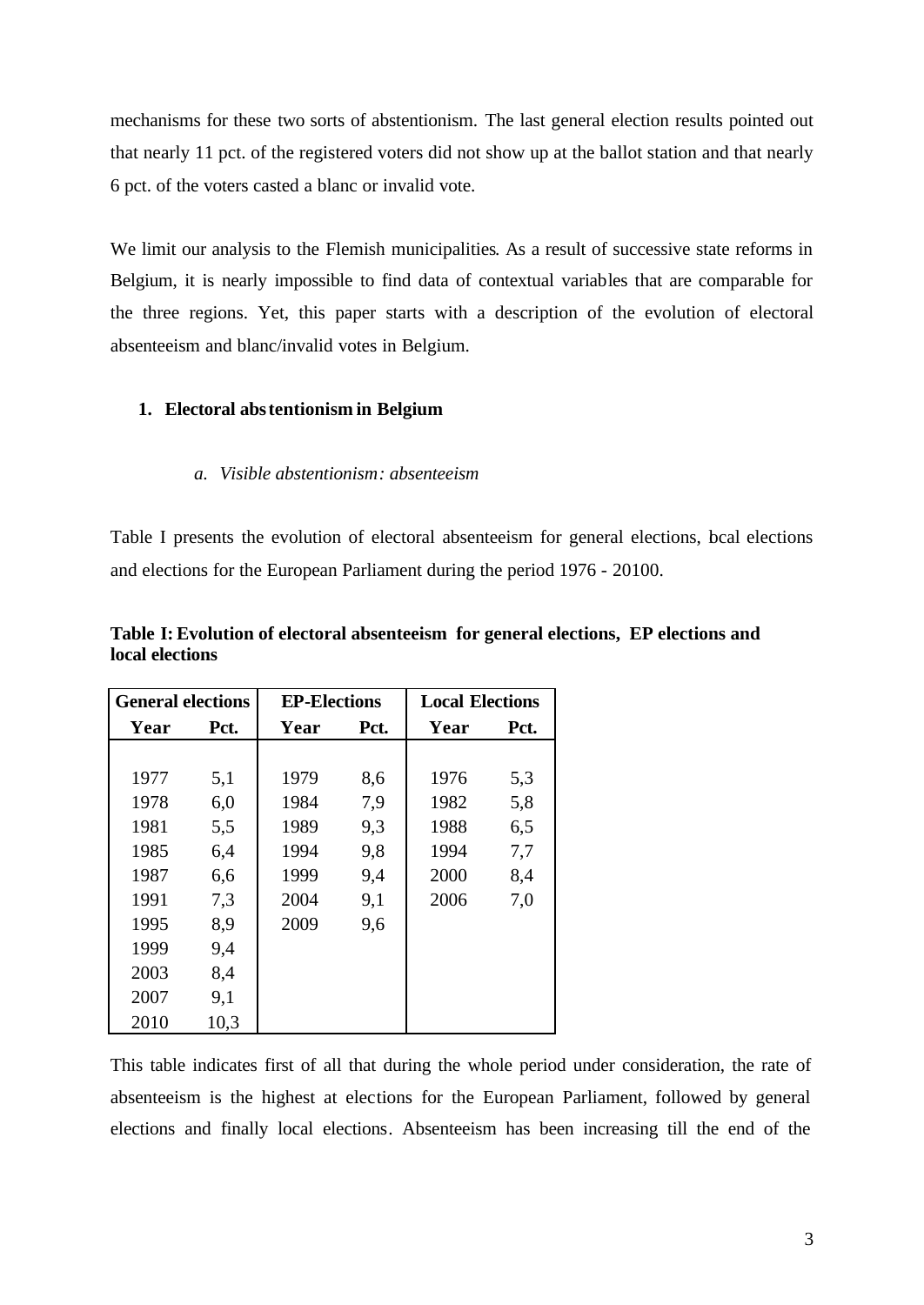previous century. The figures for the beginning of this century suggest a decline. However, this decrease seemed – at least for EP and general elections - to have been an accidental event.

Hence, two phenomena have to be explained: a) the differences between elections according to the elected body; b) the evolution of absenteeism over time (increase till the end of the previous century and decrease at the last few elections).

The first phenomenon can be explained in several ways. First of all, the variable "tourist behavior" during periods in which elections take place seems to have a strong impact, especially with regard to Europeans elections. According to tourist behavior data, over two hundred thousand Belgians are abroad on weekends in June. This number corresponds more or less to the difference between the number of absenteeists at European elections and at general elections<sup>1</sup>. Yet, on should deduce from this figure the number of children. In addition, over a hundred of thousand persons are abroad during a weekend of December, month in which several general elections have taken place. Therefore, the difference between the rate of absenteeism at European and general elections is only partially explicable by the variable "tourist behavior". Thus it is necessary to call upon others interpretations to explain in a more exhaustive manner differences between types of elections.

First, voters' perceptions of the political importance of the elected body is important. Belgian citizens consider the federal parliament as more important than local councils. The European Parliament is considered least important (Swyngedouw, De Winter & Schulpen, 1990) and European elections are in general considered as second-order elections (Schmitt 2005). This varying perception can suffice as explanation for the difference of absenteeism level between general elections and EP-elections. Yet, although the voter attaches apparently less importance to local elections than to general elections, absenteeism at local elections is surprisingly not higher than at general elections. Moreover, the seat distribution technology used for local election tends less toward proportional representation voting (PRV) than is the case for general elections (Ackaert: 1994). Normally, according to empirical findings on the relation between the existence of PRV and turnout, absenteeism should increase when the electoral system is less proportional (Kaempfer & Lowenberg, 1993; Karp & Banducci, 1999;

l

<sup>&</sup>lt;sup>1</sup>June is always the month for the EP-elections. The information on tourist behavior is drawn from a survey by a regional economical office (West-Vlaams Studiebureau of the Gewestelijke Ontwikkelingsmaatschappij of the West-Flanders province).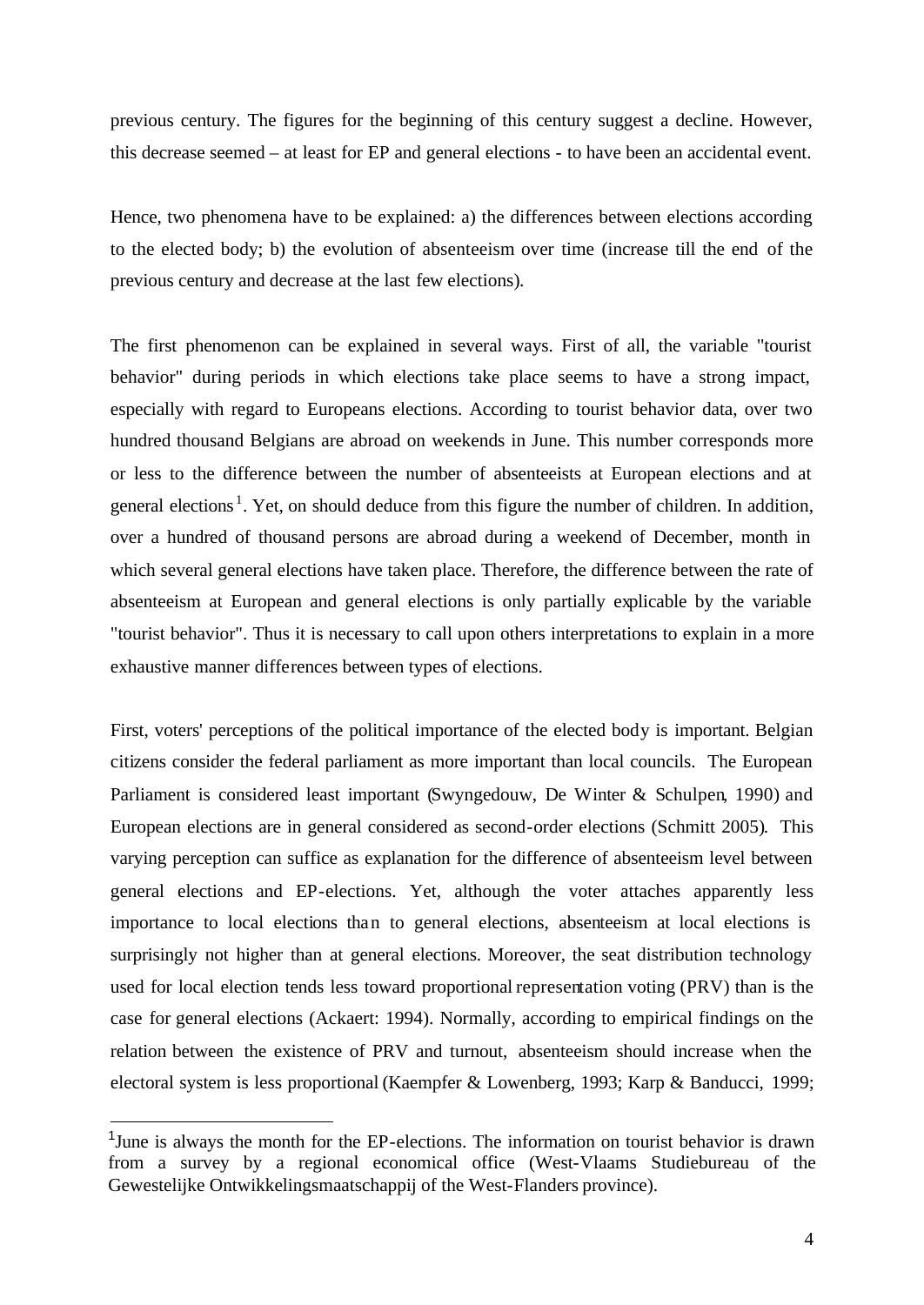Milner, 2004; Brockington, 2004; Selb, 2009). Probably this is due to the fact that the direct stakes of local elections are larger. Stakes affect turnout (Franklin, 1999; Siaroff & Merer, 2002; Dalton, 2008). Citizens have a more direct impact on the designation of the executive at the local level than at the federal level. For instance, at local elections of 8 October 2006, in nearly 52% of the municipalities, voters have, directly appointed the (single party) political majority (Ackaert e.a., 2007). At the federal level, since 1954 all governments have been coalition governments.

Also the proximity and the knowledge of elected bodies is higher for municipal councils than for the other (higher level) elected bodies. Although the formal powers of the local level in Flanders are rather limited, this policy level is important since its competences are highly relevant and visible for citizens (Deschouwer, 2009). This also can boost political participation.

Belgian trust indicators also show that institutions at the local level always score higher than institutions at a higher (regional, national, European) level (Kampen & Van de Walle, 2003). It can reasonably be expected that political institutions that are trusted by the people tend to attract more voters willing to cast a vote, and hence a higher voter turnout (Hooghe et al, 2011)

Finally, the social distance between the voter and the elected representatives is smaller for the municipal councils, followed by the federal Parliament and the European Parliament. This is for instance reflected in the much higher number of preferential votes cast for candidates at local elections than at general elections<sup>2</sup>.

Now, we turn to explanations for the evolution over time.

l

The overall increase of absenteeism in the period 1977-1999 can be explained by purely demographic factors. There are good reasons to believe that there is a relationship between the growth of the absenteeism since 1977 and the demographic evolution of the population entitled to vote. Like many other post-industrial societies, Belgium is confronted with an

<sup>&</sup>lt;sup>2</sup>At the general elections, nearly 50% of the electorate uses the preferential vote (instead of a list vote). Although complete figures are not available, the proportion of preferential votes at local elections is estimated around 80% (Ackaert, 1994; Wauters,2000; Wauters, Verlet & Ackaert,  $2011 -$  forthcoming).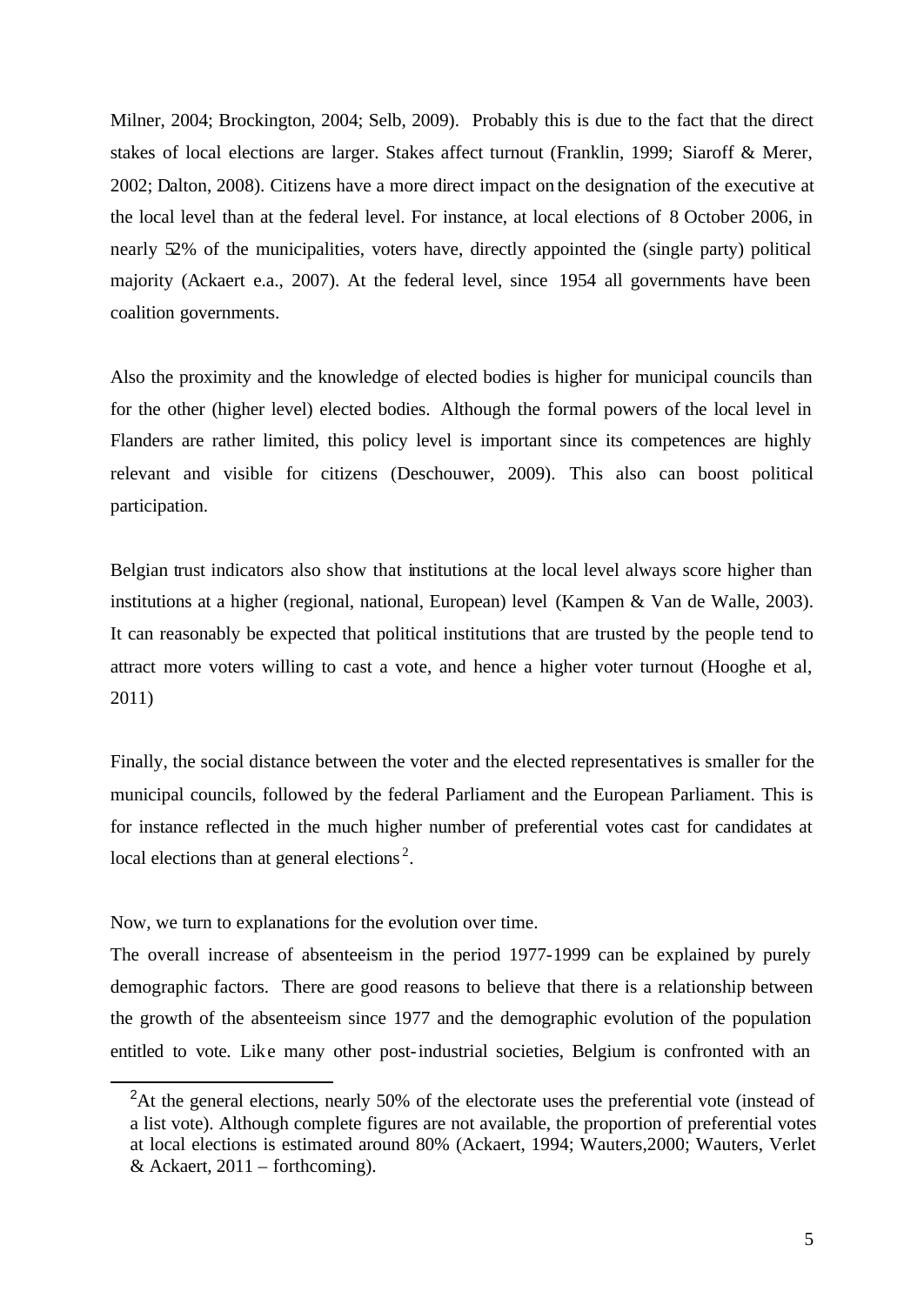aging of the population. This phenomenon can be expressed by an "aging index", i.e. the ratio persons over 60 years and children between 0 and 14 years, multiplied by hundred. In 1970, this indication was at 81. By 1990, it had grown to 115 (Alen & Billiet, 1990). As the social integration of the elderly becomes less intense, also their political integration weakens. In addition, the elderly often have health problems that prevent them to go out and vote.

The 1981 general elections constitute a temporary break in the regular increase of absenteeism. Also this can be explained by demographic factors. In 1981, the voting age was lowered from 21 to 18 years. Compared with the year 1978, the electorate of 1981 increased by more than 500.000 units (Fraeys, 1982). Many researchers have indicated that absenteeism is higher than average among youths (a.o. due to unfinished political socialization). So given this arrival of numerous young adults on the electoral market in 1981, absenteeism should have increased. It did not, on the contrary. This opposite effect can be explained by the specifications made by Lancelot (1968), who found that young citizens seem to refrain from voting only after their first electoral experience. This specification allows us to explain the decline of the absenteeism in 1981 by demographic factors, as well as its considerable increase at the next general elections of 1985.

The first elections during this century suggested, as mentioned above, a slight decrease of absenteeism. This was the case for all types of elections. We can only offer some partial explanations for this trend. Although nothing changed in the nature of the described demographic process, it is likely that the social structure of the 'new' aged categories differs from the previous generations. However, more research is needed to make this clear and to identify the impact of scolarisation, better health conditions, participation in welfare on the degree of political participation of the older age categories. Secondly, we may not forget that 'states with the least facilitative legal systems have the lowest turnout' (Milbrath & Goel, 1977). Particularly for the local elections, rules became more facilitative in Belgium. This was mostly the case in the Flemish region<sup>3</sup>. Yet, the evolution in variation of absenteeism do not reflect this instituitional changes perfectly. In the Flemish region (were the most flexible rules were introduced), absenteeism decreased from 6,9 to 5,6 percent, in the Walloons from 9,1 to 8,1 pct. and in the Brussels region from 17,1 to 13,0 percent (Ackaert a.o., 2007). Moreover, this decline seemed, at least for EP and local elections, to have been a single event.

l

<sup>&</sup>lt;sup>3</sup> Ballot stations prolonged in the Flemish region their opening hours and rules concerning voting by proxy became more pliable.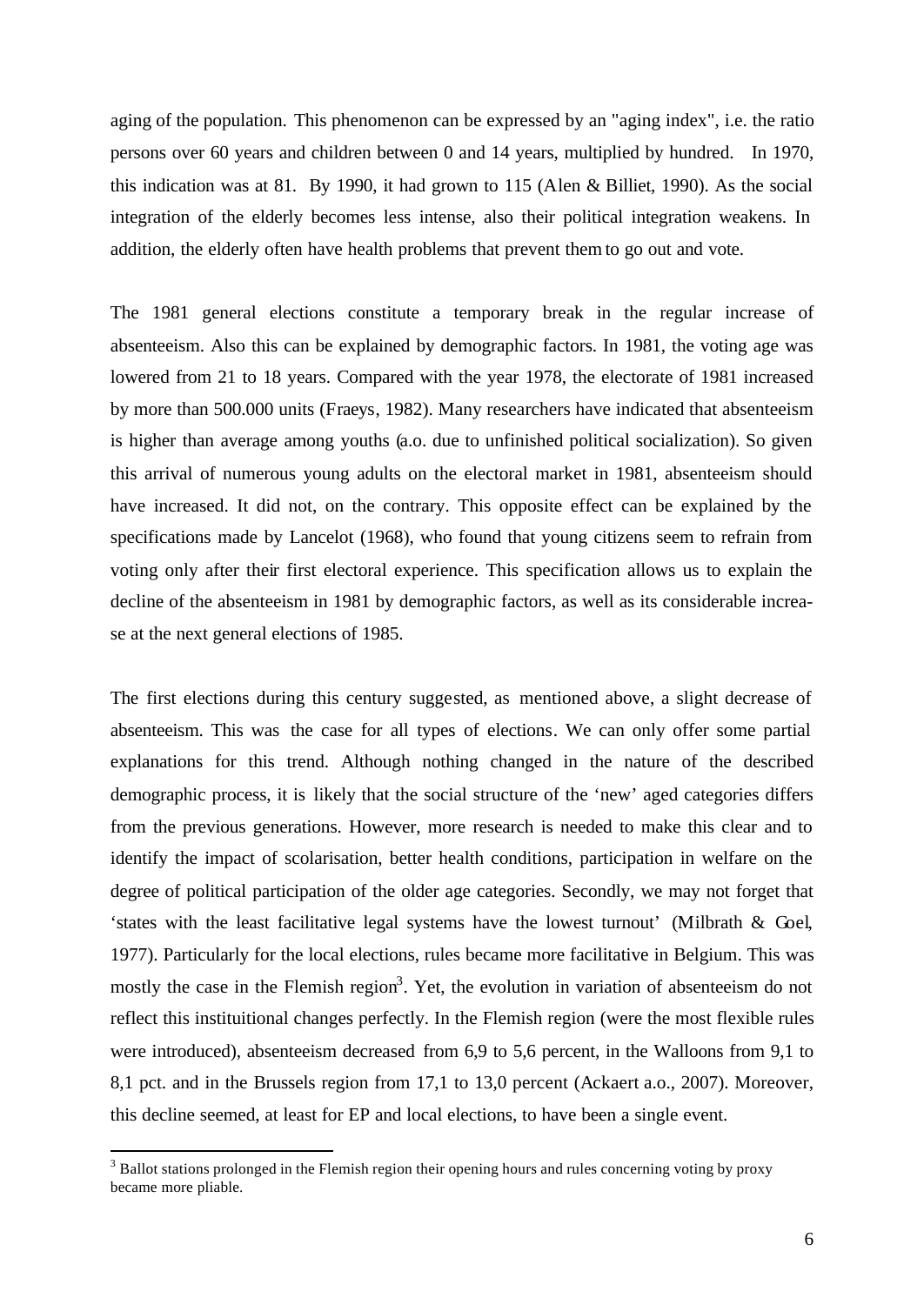#### *b. Hidden abstentionism: blanc and invalid voting*

Table II gives an overview of the evolution of the blank or invalid votes at general, provincial and local elections and elections for the European Parliament between 1976 and 2010. Concerning general elections, a distinction is made between the House of Representatives and the Senate<sup>4</sup>.

|      | House | Senate | Province |      | E.P.-elections |      | Local elections |      |  |
|------|-------|--------|----------|------|----------------|------|-----------------|------|--|
| Year | Pct.  | Pct.   | Year     | Pct. | Year           | Pct. | Year            | Pct. |  |
|      |       |        |          |      |                |      |                 |      |  |
| 1977 | 7,2   | 8,1    | 1977     | 7,5  | 1979           | 12,4 | 1976            | 3,6  |  |
| 1978 | 8,4   | 9,3    | 1978     | 8,8  | 1984           | 10,9 | 1982            | 4,8  |  |
| 1981 | 7,3   | 8,2    | 1981     | 7,6  | 1989           | 8,4  | 1988            | 4,7  |  |
| 1985 | 7,4   | 8,5    | 1985     | 7,8  | 1994           | 8,9  | 1994            | 5,0  |  |
| 1987 | 6,6   | 7,4    | 1987     | 7,0  | 1999           | 7,0  | 2000            | 5,1  |  |
| 1991 | 7,0   | 7,6    | 1991     | 7,5  | 2004           | 5,4  | 2006            | 4,7  |  |
| 1995 | 7,5   | 8,7    | 1994     | 7,5  | 2009           | 6,3  |                 |      |  |
| 1999 | 6,0   | 6,2    | 2000     | 6,9  |                |      |                 |      |  |
| 2003 | 5,3   | 5,6    | 2006     | 6,7  |                |      |                 |      |  |
| 2007 | 5,1   | 5,7    |          |      |                |      |                 |      |  |
| 2010 | 5,8   | 6,6    |          |      |                |      |                 |      |  |

**Table II: Evolution of blank or invalid votes for general elections – provincial elections - EP elections and local elections.** 

This table shows that, till the end of the previous decade, blank or invalid voting is highest at elections for the European Parliament, followed by elections for the Senate, the provincial council and the House. Blank or invalid voting is lowest for local elections. The last series of elections suggest shifts in the ranking order.

Curiously, there is a difference in blank or invalid voting rates of around one percent between the House and the Senate till 1995. That difference reduced after 1995 but increased again later on. The blank or invalid vote at the elections for the provincial councils was, in the period that general and provincial elections coincided, situa ted between the House and Senate rates. The differences in blank or invalid voting rates differ between types of elections and can again be explained by the political importance the voters confer to the elected bodies.

<sup>&</sup>lt;sup>4</sup> Before the 1994, elections for the provincial councils coincided with general elections. Due to the constitutional reforms of 1993, in 1994 provincial elections coincided for the first time with the local elections.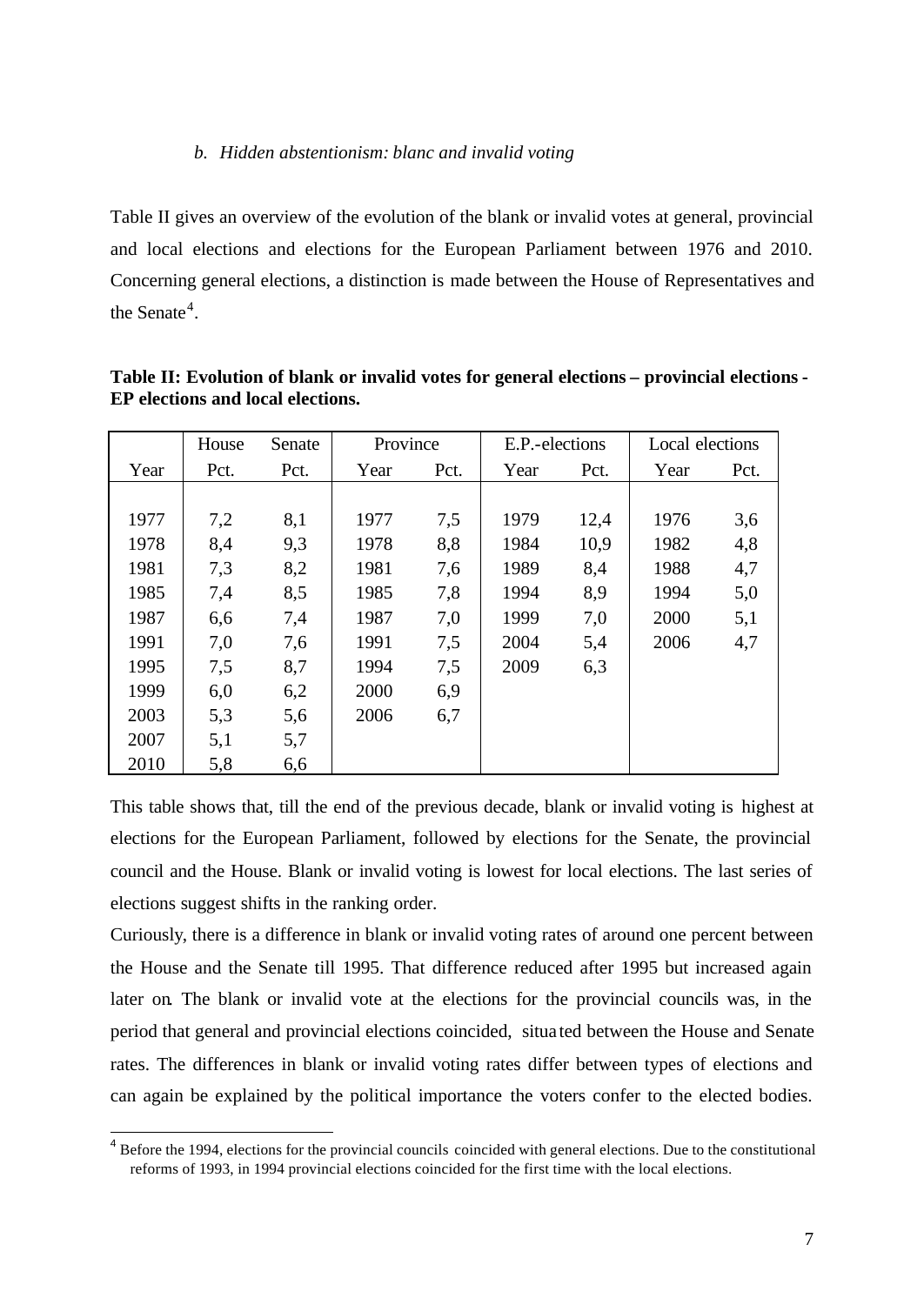This variable does not fully explain these differences. Although local councils are considered to be less political important that the federal Parliament, the number of blank or invalid votes is considerably lower at local elections. The limited political importance of local councils can – as explained with regard to absenteeism - again be compensated by the more direct electoral stakes, the larger proximity of the citizen to this elected body and the smaller distances between the citizen and political representatives at this level.

These types of explanations can equally serve for interpreting differences between the House, the provinces and the Senate. The political importance and the proximity of the Senate used to be considered as lesser of those of the House. Also social distance between voters and representatives has an impact. This distance is larger for the Senate than for the House. Before 1995, the boundaries for the House elections were smaller ('arrondissements') than for the Senate, electoral districts consisted of a merger of two or more House electoral districts. This differences were reflected in the number of votes of preference cast, which for the House is approximately 10% higher than for the Senate (Das, 1988). From 1995 onwards, Senate elections use the main regions as constituency, while for the House, the (lower) provincial boundaries form the electoral districts. Owing to the enlargement of the electoral districts, the Senate elections have attracted prominent party figures (party leaders, (deputy) prime ministers, etc.) as candidates. Therefore, the importance of the Senate elections has increased. This could be an explanation for the decline in the gap between House and Senate in terms of blanc/invalid votes, despite differences in district size that remain.

As far as provincial council elections are concerned, the political importance of the province has long been considered as limited (Orianne, 1967). This can explain the fact that blank or invalid voting was at that administrative level traditionally higher than for the House. The fact that the use of the blank or invalid vote at elections for the provincial councils is however not higher that for the Senate probably had a double origin. In the first place, during the eighties, the political interest for the provincial institution has increased. Little by little, provinces invested a lot in their recognition as an important level in the administrative organization of the country (Maes & Delmartino, 1986; De Ceuninck & Steyvers, 2007). In the second place, many local representatives are candidate for the provincial council elections what reduces the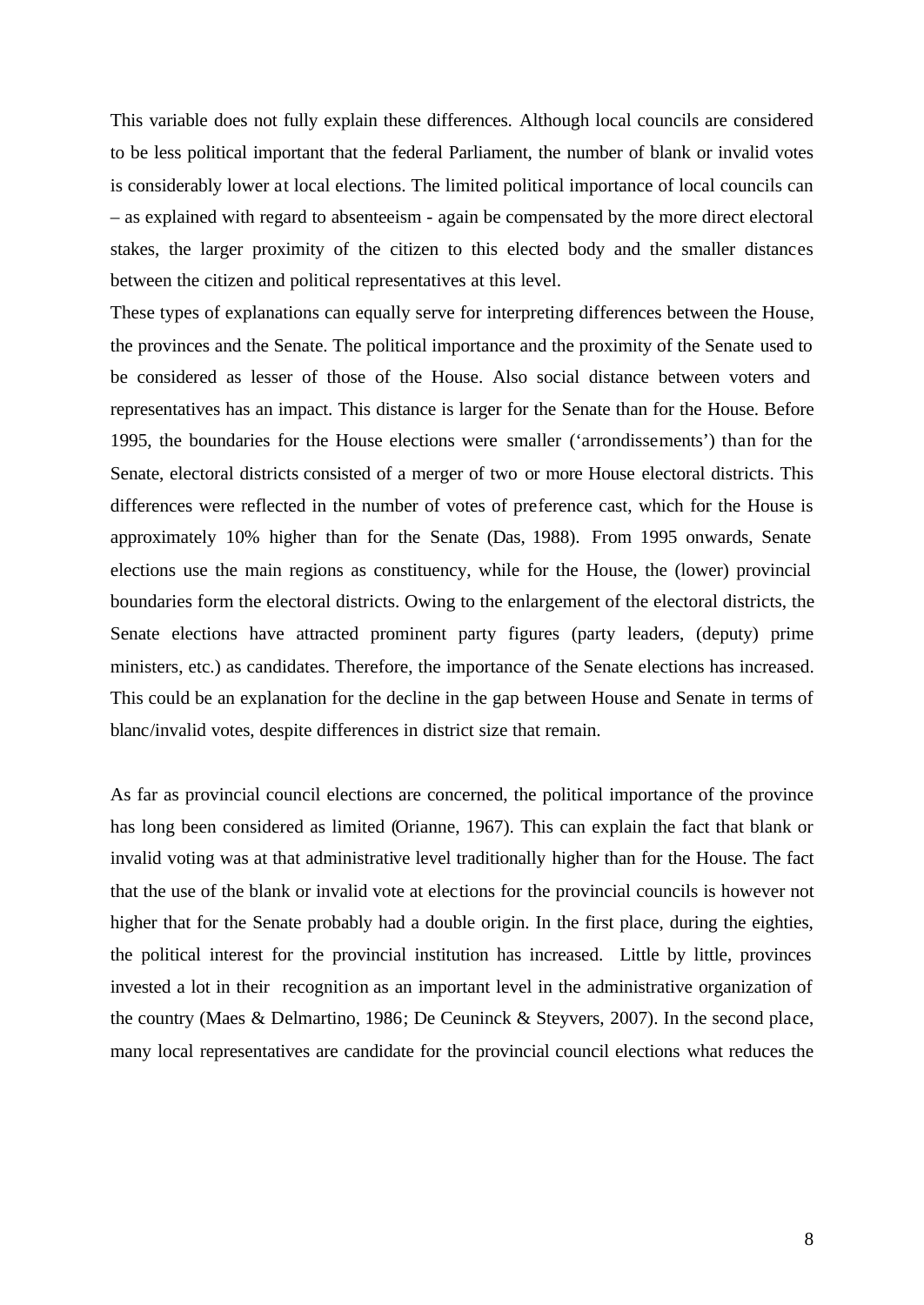social distance between voters and candidates<sup>5</sup>. The coincidence of provincial and local elections later on reinforced this trend.

Concerning general elections, it is possible to discern a slight decrease of the proportion of blank or invalid votes between the beginning and the end of our period of observation. However, this trend is not constant. In comparison with the year 1976, the blank or invalid vote proportion has increased at local elections but neither in a continuous way. Blank or invalid voting decreased clearly for the European elections.

#### **2. Research questions**

The main research question is the identification of the variables that affect electoral nonparticipation at the local level. Electoral non-participation can be indicated by absenteeism as well by the use of blanco/invalid votes. It is common sense that both expressions of non participation are considered to be equal, although factual evidence is missing. As indicated in the introduction, we expect because of the differences in visibility that the underlying mechanisms will be different for these two forms of abstentionism.

For this reason, we discern in our analysis absenteeism from blanc/invalid voting. By consequence the second research question deals with similarities (or the absence of it) between the factors influencing electoral absenteeism on the one hand and blanc/inva lid voting on the other hand.

#### **3. Assumptions**

l

We introduce four blocks of variables. The first is related with the social demographic structure of the municipalities. The second on indicates the volume of social capital. The third one is consisted out of political characteristics and the last one refers to voting technology.

<sup>5</sup>We dispose only of information about the involvement of mayors in the provincial elections. About 18% of the Belgian mayors were candidate for a seat in the provincial council in 1991(Ackaert, 1992).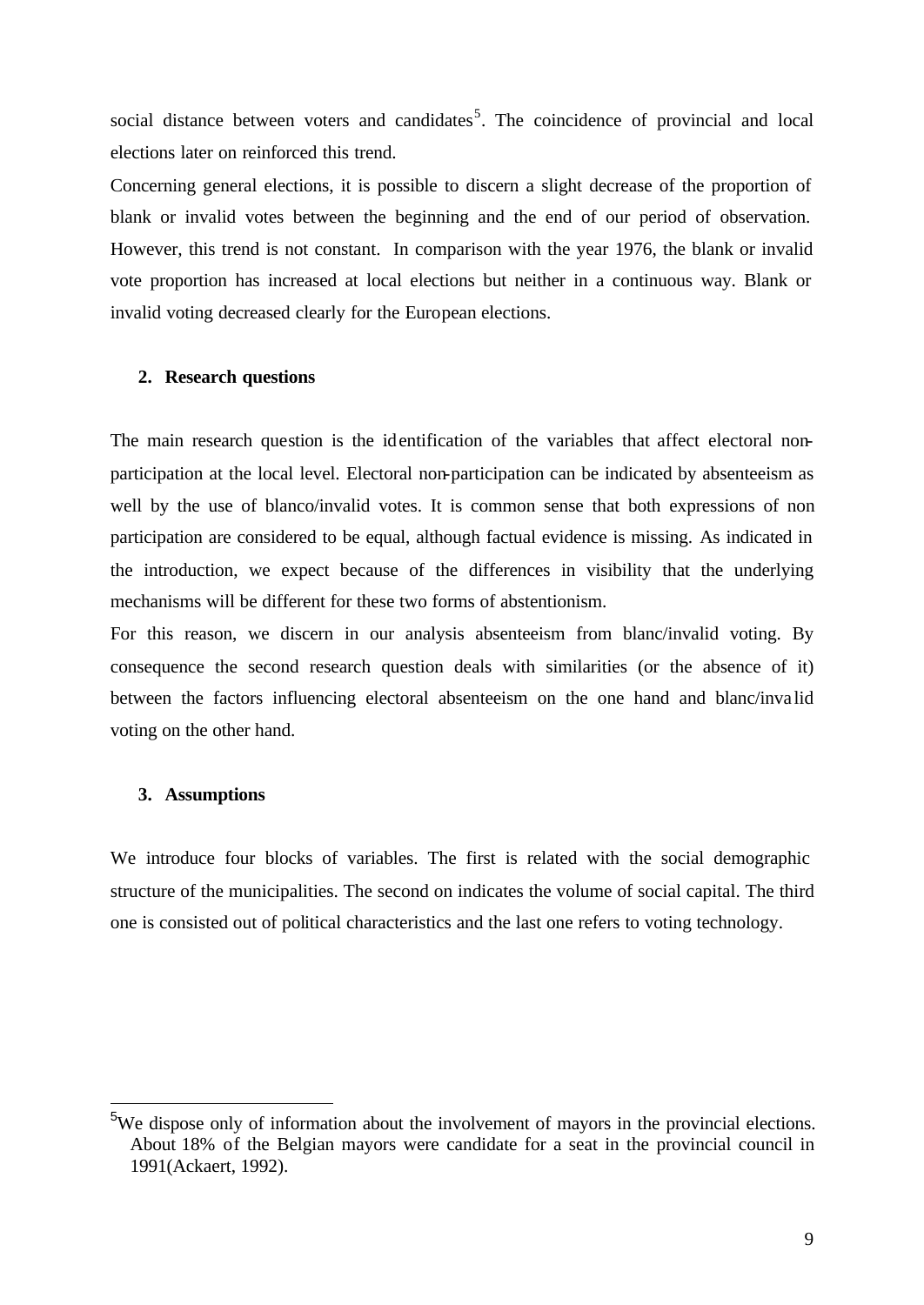#### *a. Social demographic variables*

The first one includes social demographic variables (size, age-structure, SES-distribution, ethnic-cultural diversity) of municipalities. The size of the place of residence has often been described as an important independent variable for explaining political participation. Milbrath and Goel distinguish two trends in literature (Milbrath & Goel, 1977). One version expects a higher political involvement in urban areas because city inhabitants are perceived to be closer to the (political) centre than rural dwellers. Others state that due to impersonal, complicated and distant life in cities, electoral participation will be more intensive in rural areas. Nevertheless, Frandsen confirmed after exploring the relationship between size and turnout in five European countries since the 1970s the conclusions of Dahl and Tufte's 1973 classic study *Size and Democracy*, which claimed that citizens' motivation to participate is greater in small governmental units than in large ones (Frandsen, 2002).

The relationship between gender and political participation is also a frequently recurring finding in the study of political participation. This relationship is partly due to traditional role perceptions (the political role in a family was assigned to the man) and the unequal position of women (compared with men) in various segments of society (education, employment, etc.). However, recent research reveals the existence of a variety of gender gaps across modes op participation rather than an overall gender gap in political behavior. With regard to electoral participation, different scholars notice that after controlling for attitudinal characteristics, women are more likely to vote than men (Coffe & Bolzendahl, 2011; Childs, 2004).

Traditionally, the relationship between electoral absenteeism and age is explained by three mediating variables, the integration into the community, availability of time and the health of citizens. The integration into society grows gradually with the marriage (or cohabitation) and the professional involvment. Reaching a high(er) age increases the possibility of the confrontation with physical obstacles and a reduced social integration. Jennings & Markus argue that partipation in more demanding modes of political action does decline with the onset of old age. But, the age-related decrease of political activity can not be proven for less demanding forms of engagement including voting (Jennings & Markus, 1988). Dalton (2008) makes a distinction between types of participation. In his view, older people tend to prefer more traditional modes of participation, such a casting a vote in elections. Younger people participate not less, but rather differently and they are using different participation instruments. They opt for more direct, temporary, issue-specific and elite-challenging activities such as setting up an electronic community to fight for a cause. Consequently, they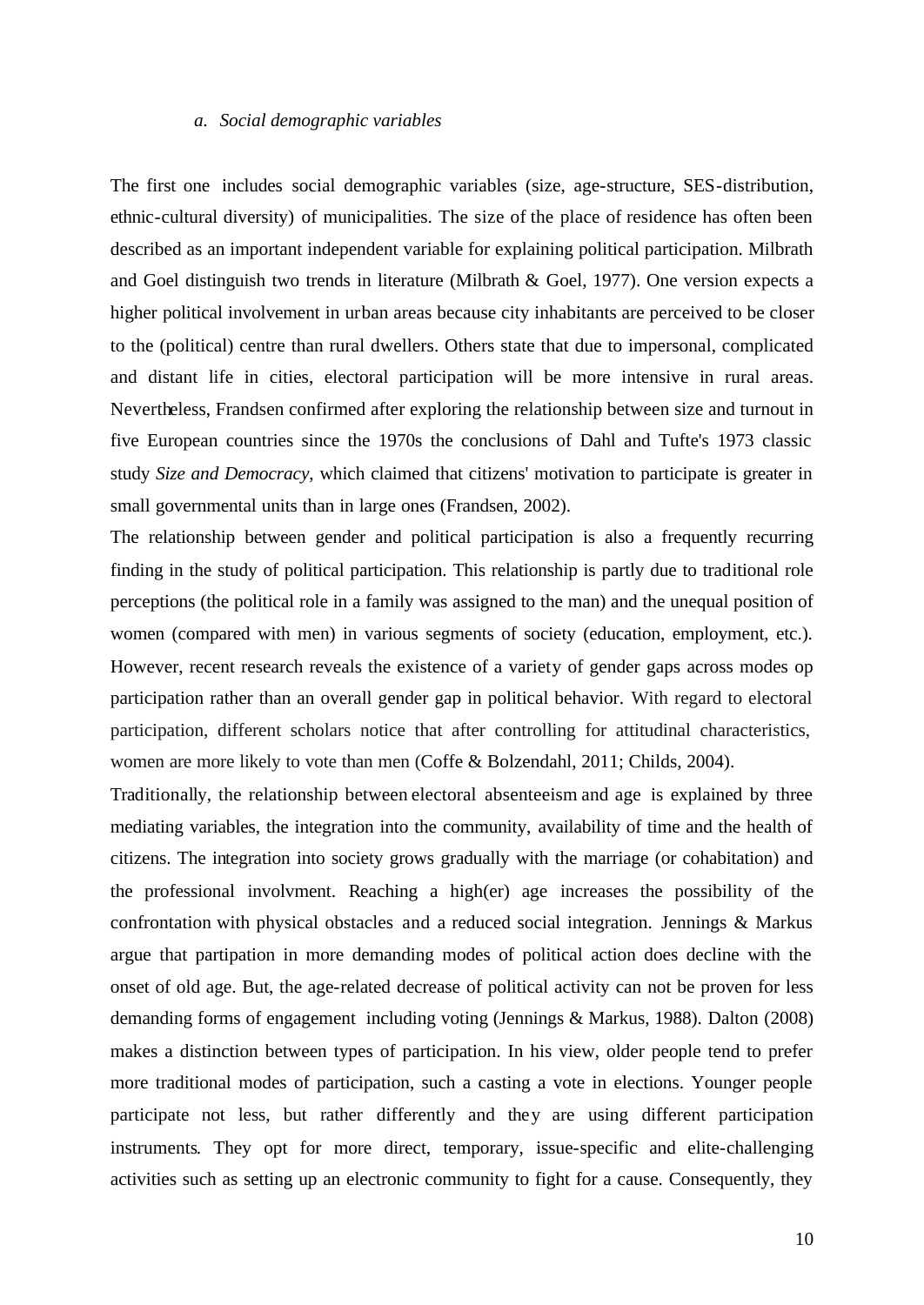tend to participate less in classic participation procedures and it can be expected that turnout will be lower among young people.

The impact of SES can be understood in the frame work of the resource theory. This theory states that participation depends upon the 'resources' one has (Verba, Nie & Kim, 1978). Resources include among others money, education, time, civic engagement and access to political information. Some citizens are better equipped than others to participate. From several studies, it appears that people from lower socio-economic classes often lack these vital resources and –as a consequence– participate less in political activities. We should note that the effect of these variables will be tested here on the macro level. It is not an analysis of resources on the individual level that we are undertaking here, but an analysis of the influence of the social structure of a municipality.

Concerning the influence of ethnic-cultural diversity, the general assumption is that the level of diversity has no direct impact on political participation but an indirect one by the effect of diversity on social capital. Putnam registered that a wide array of measures of social capital and civic engagement are negatively correlated with ethnic diversity. In areas of greater diversity, confidence in local government, local leaders and local news media is lower, political efficacy decreases and the frequency of registering to vote is lower. Putnam explains it by: "people living in ethnically diverse settings appear to 'hunker down' – that is, to pull in like a turtle." (Putnam, 2007).

#### *b. Social capital*

The end of the previous paragraph already introduced the importance of social capital for political participation. The attention for the relevance of social capital for political participation is growing. Social capital is not only reflected in interpersonal trust and commitment but also in the confidence that people put in (political) institutions what increases political participation. Two components of social capital can be distinguished: structural and cultural components (Putnam, 2000). One structural element of social capital that is relevant here is the associational life of a community. Voluntary organizations based on membership can be seen as 'schools of democracy' where social and civic skills are learnt. Moreover, voluntary organizations play an important role in the recruitment of candidates. We hypothesize that a flourishing associational life increases the chance that people are aware of the importance of a voting. The associational life of a community is measured by the number of voluntary associations at the local level as proxy. The choice for this indicator is not only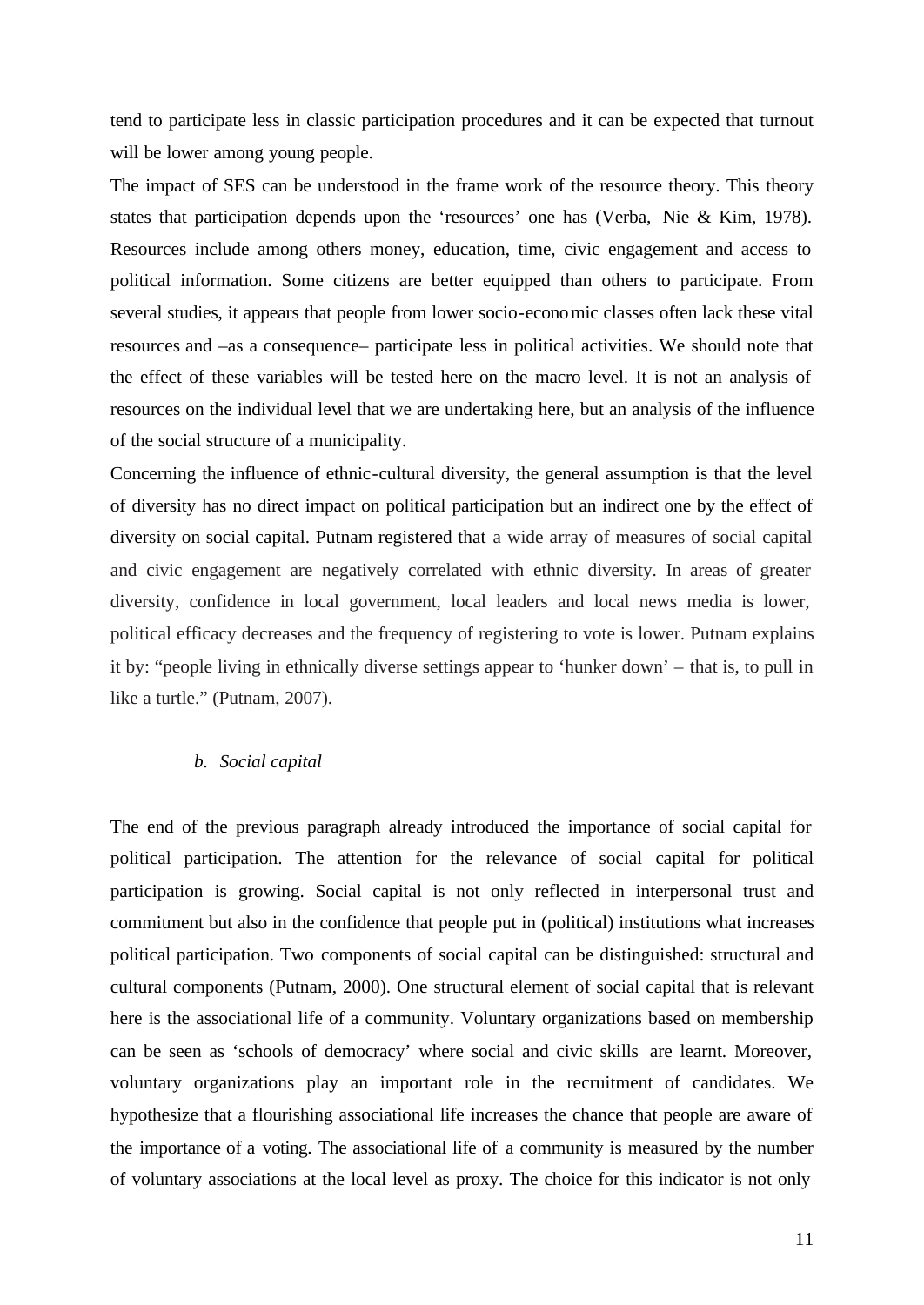based on substantive reasons but also on practical opportunities. Recent data on the number of associations at the local level in Flanders are available (Lauwereysen & Colpaert, 2004). Moreover, this proxy serves as a particularly good indicator for social capital as the formal voluntary association is the most important form of horizontal interaction and reciprocity.

# *c. Political variables*

Much attention has been paid in literature towards the impact of political variables on electoral participation. Milbrath and Goel discerned the influence of the party system and the importance of elections (Milbrath & Goel, 1977). Concerning the party system, they concluded that turnout was lowest in multi-party constituencies and highest in two-party constituencies. Milbrath and Goel explained further on that persons are more likely to turn out for elections they perceive to be important. By consequence, we can assume that in (local) political systems where the voter has a direct impact on the composition of the executive body (board of alderman and mayor) turnout will be larger than in municipalities where this organ is composed after a process of multiple party coalition building. In fact municipalities where citizens can confirm or reject the incumbent single party majority are characterized by party polarisation. Several scholars described party polarisation as an important factor in explaining electoral turnout (Franklin, 1999; Siaroff & Merer, 2002; Dalton, 2008).

Research at the level of the voter shows a relation between voting on anti-system parties and potential absenteeism in case compulsory voting would be abolished (Ackaert & De Winter, 1993). The vote on a anti-system party can be considered as an alternative for electoral abstaining for citizens who reject the overall functioning of the political system (Hooghe et al, 2011). By consequence, it is worth to examine the impact of a anti-system party on turnout and blanc/invalid voting. We use here the presence of extreme right wing parties as independent variable.

#### *d. Voting technology*

We earlier proved that electronic voting stimulates voters to cast a preferential vote (Wauters, Verlet & Ackaert, 2011). The system of electronic voting has gradually been introduced in Flanders. In 1994, only in the municipalities of the Antwerp arrondissement and in one municipality in East-Flanders, this system was used (in total 32 municipalities or 10 % of all municipalities). For the local elections of 2006, a system of electronic voting was used in 143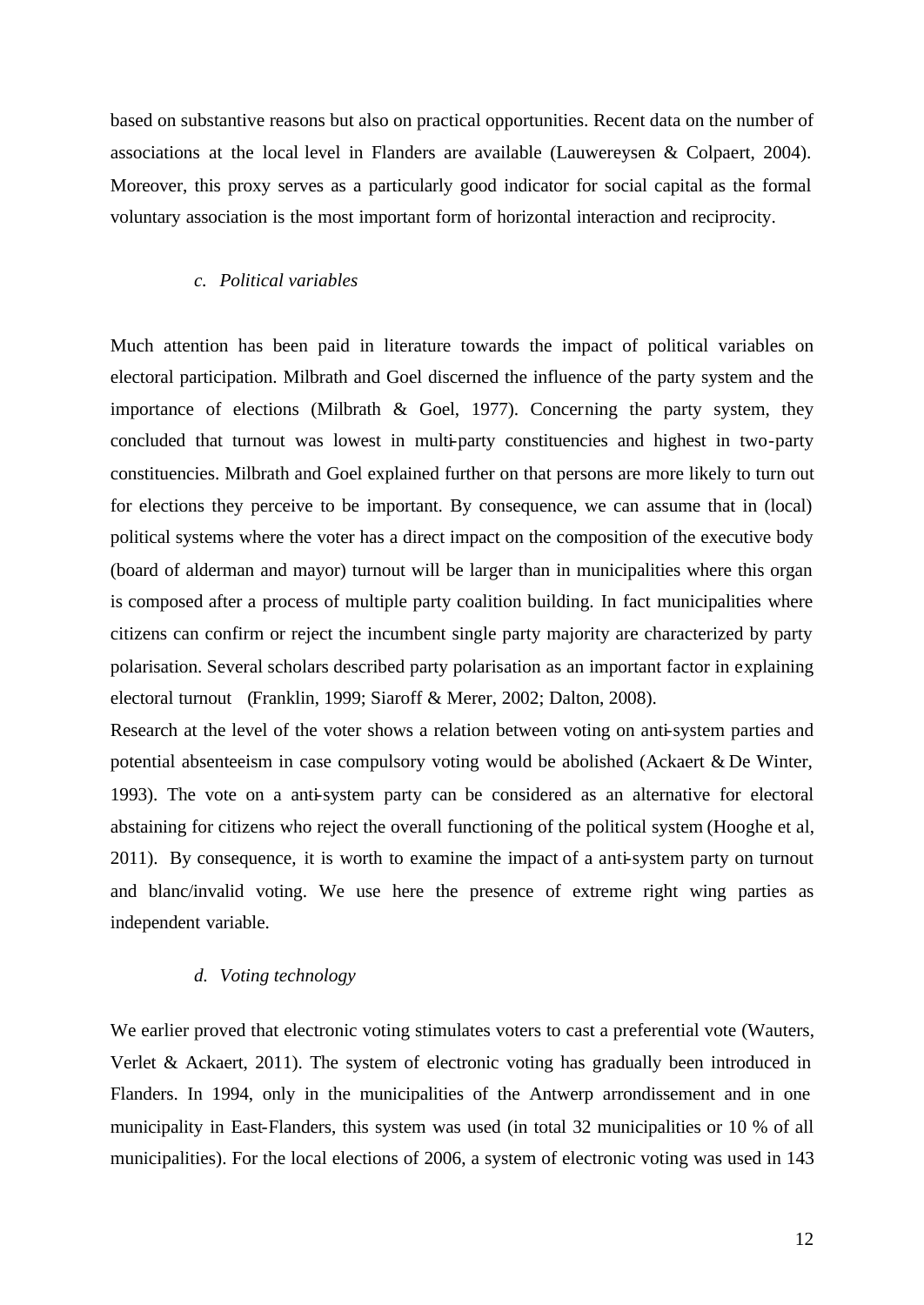local municipalities (or 46 % of all municipalities). In such a system a screen with all parties and with the possibility to cast a blanc vote is first presented to the voter. More, the 'blanc vote' button is presented in the same layout as the buttons with the party names. This might suggest the citizen that this kind of vote is as an equally valid alternative and stimulate the voter to cast out a blanc votes. In municipalities where paper/pencil voting is still the rule, the alternative is not explicit but rather implicit. On the others hand, the existence of computer voting might create a threshold for citizens who are (in line with political resources theories) less familiar with ICT-tools and keep them away from the ballot station.. Therefore, we hypothesize that electronic voting will increase absenteeism as well as blanc/invalid voting.

# **4. Data**

Data on these four groups of variables are gathered by using several sources. Data on political, electoral and geographical data were found in a database on local governments (X, 2009). Most of the data on the socio-economic and geographic profile of Flemish municipalities were found on the website on local statistics of the Flemish government (Studiedienst Vlaamse Regering, 2009). The data on electronic voting come from the Belgian Home Department. For the number of associations at the local level in Flanders we as mentioned refer to Lauwereysen & Colpaert (2004).

The social demographic variables are:

- pct. of citizens younger than 35;

- pct. of citizens older than 65;

- pct. of females;

- pct. of unemployed youth;

- pct. of citizens with non EU roots.

The social capital variable is expressed by the number of voluntary organisations on 1000 citizens.

The political variables are:

- number of political groups in council on the eve of the elections;
- number of candidate lists;
- existence of single party majority on the eve of the elections;
- presence of Vlaams Belang candidate list;

Finally, electoral technology refers to the use of computer voting.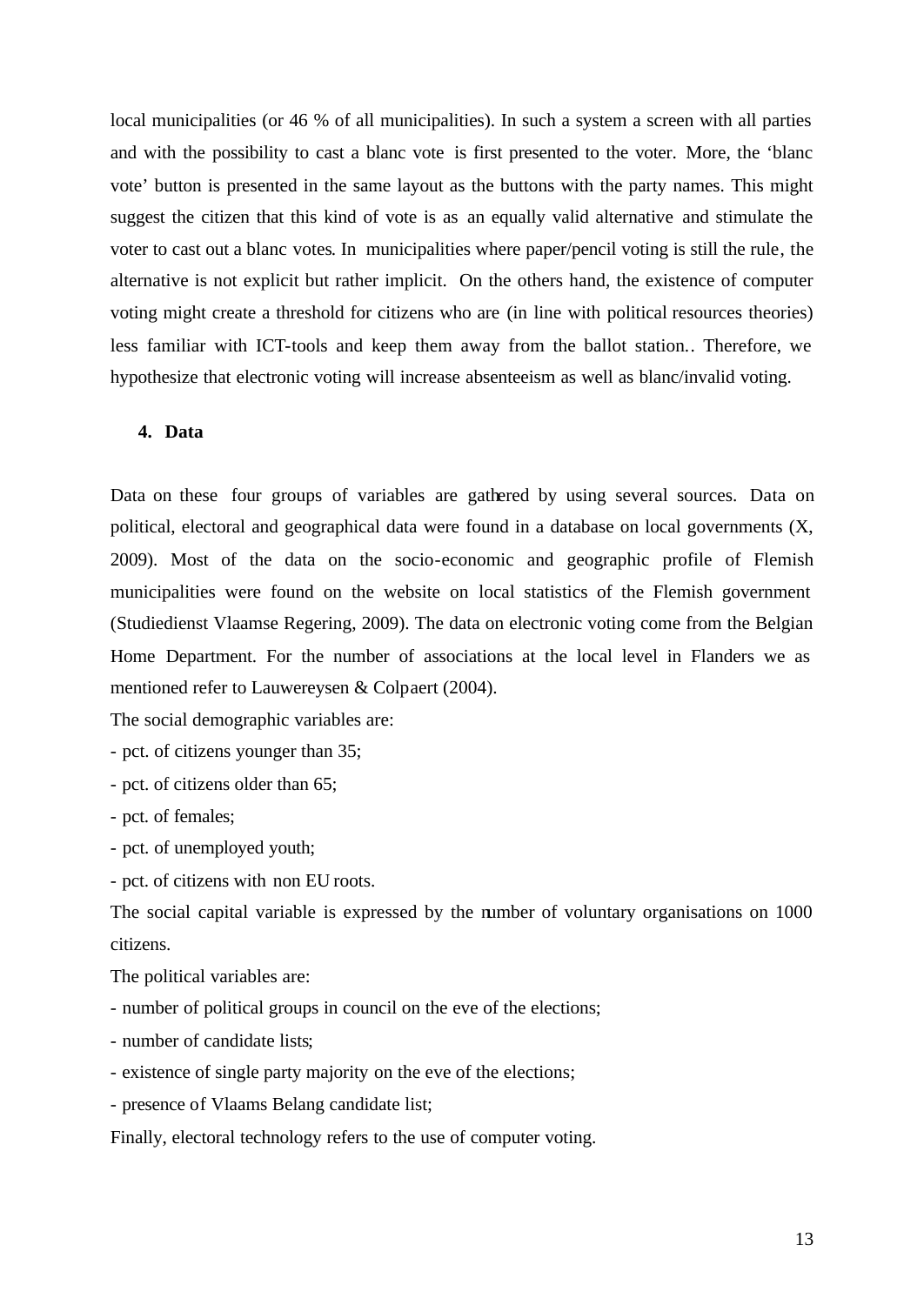The analyses are based on the use of hierarchical regressions for 307 of 308 municipalities<sup>6</sup>.

# **5. Results**

l

We shall first discuss the impact of the different variables on electoral absenteeism and secondly on the use of blanc/invalid voting.

# *a. Electoral absenteeism*

Table 1 estimates the impact of the different groups of variables on the level of electoral absenteeism.

| <b>Inhabitants</b>                    | 0,217    | ***                      | 0,173    | ***    | 0,069       |       | 0,103    | $\ast$ |
|---------------------------------------|----------|--------------------------|----------|--------|-------------|-------|----------|--------|
| Age: pct. - 35                        | $-0,193$ | $***$                    | $-0,118$ | $\ast$ | $-0,036$    |       | 0,045    |        |
| Age: pct. $+65$                       | $-0,093$ |                          | 0,113    |        | 0,217       | ***   | 0,278    | ***    |
| Pct. females                          | 0.499    | ***                      | 0,296    | ***    | 0,230       | ***   | 0,255    | ***    |
| Pct. unemployed youth                 | $-0,175$ | ***                      | $-0,188$ | ***    | $-0,206$    | ***   | $-0,187$ | ***    |
| Pct. non EU origin                    | 0,296    | ***                      | 0,311    | ***    | 0,286       | ***   | 0,215    | ***    |
| N. of associations / 1000<br>citizens |          | ۰                        | $-0,342$ | ***    | $-0,285$    | ***   | $-0,251$ | ***    |
| N. of political groups/council        |          |                          |          |        | 0,286       | $***$ | 0.257    | ***    |
| N. of candidate lists                 |          | $\blacksquare$           |          | Ξ.     | 0,076       |       | 0,039    |        |
| Single party majority                 |          | $\overline{\phantom{a}}$ |          |        | 0,034       |       | 0,032    |        |
| Presence Vlaams Belang                |          | $\overline{\phantom{m}}$ |          | Ξ.     | $-0,010$    |       | 0,002    |        |
| Electronic voting                     |          |                          |          |        |             |       | 0,227    | ***    |
| Adj. $\mathbb{R}^2$                   | 48,8%*** |                          | 56,6%*** |        | $63,1\%***$ |       | 67,2%*** |        |

**Table III: determinants of electoral absenteeism**

The block of the social demographic variables explain nearly for 50 pct. the level of absenteeism. Yet, by adding the three other block of variables, we notice that the direction of the relationships does not always remain stable. This is particular the case for the proportion of the elderly in the municipalities. Although this variable does not play a role in the first block, it has in the final model a significant impact. Further, and as predicted, absenteeism increases with the number of inhabitants and citizens with non Belgian roots, what confirms our assumptions. However, the test did not confirm our hypothesis concerning the impact of

 $6$  We did not take the smallest municipality into account (Herstappe, 70 registered voters).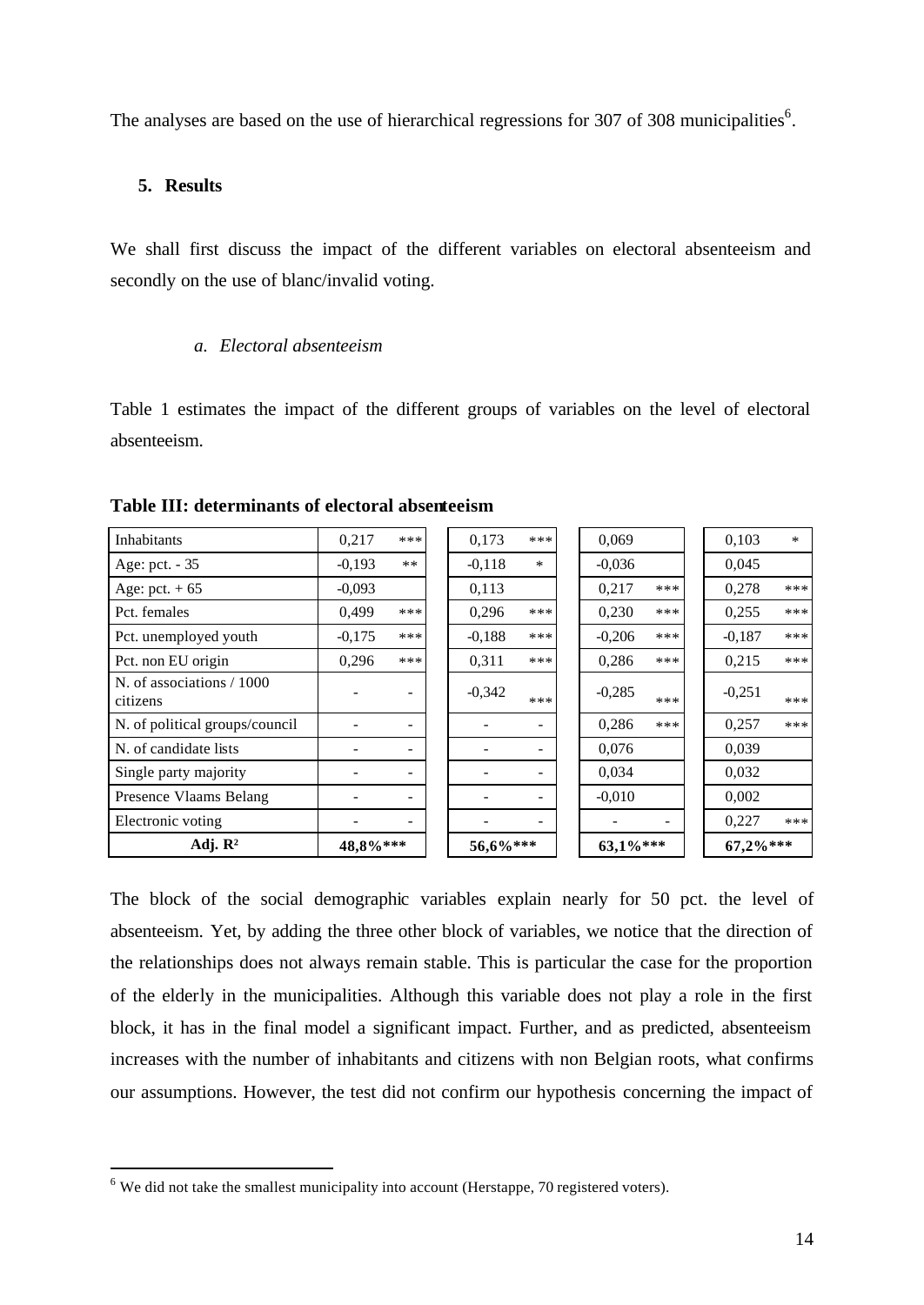the social status. Absenteeism seems to decrease slightly with the proportion of young unemployed.

Adding social capital increases the explanatory value of the model. As predicted, the stronger the social the social capital is, the more people seem to visit the ballot stations.

With regard to the political variables, only the number of political groups on the eve of the elections seems to have an impact. As could be expected, a fragmented council seems to confuse citizens and by consequence absenteeism.

Finally, voting technology plays a role. Municipalities where votes are expressed by the use of computers count significantly more absenteeists.

# *b. Blanc/invalid voting*

Analogous to the previous table, table IV presents the impact of the different blocks of variables on the use of the blanc or invalid vote.

| <b>Inhabitants</b>                    | $-0,134$ | $\ast$                   | $-0,155$ | $\ast$      | $-0,063$ |          | $-0,035$ |       |
|---------------------------------------|----------|--------------------------|----------|-------------|----------|----------|----------|-------|
| Age: pct. - 35                        | 0,295    | ***                      | 0,331    | ***         | 0,246    | $**$     | 0,278    | ***   |
| Age: pct. $+65$                       | 0,177    | $\ast$                   | 0.275    | **          | 0.209    | $\ast$   | 0.261    | $**$  |
| Pct. females                          | $-0.048$ |                          | $-0,144$ |             | $-0.108$ |          | $-0.088$ |       |
| Pct. unemployed youth                 | 0,233    | ***                      | 0,227    | ***         | 0,329    | ***      | 0.345    | ***   |
| Pct. non EU origin                    | $-0,111$ |                          | $-0,104$ |             | $-0,127$ |          | $-0.186$ | $**$  |
| N. of associations / 1000<br>citizens |          |                          | $-0,163$ | $\ast$      | $-0,206$ | ***      | $-0.177$ | $***$ |
| N. of political groups/council        |          | ۰                        |          |             | 0,174    | $\ast$   | 0,150    |       |
| N. of candidate lists                 |          |                          |          |             | $-0,118$ |          | $-0.148$ |       |
| Single party majority                 |          |                          |          |             | 0,054    |          | 0,052    |       |
| Presence Vlaams Belang                |          | $\overline{\phantom{0}}$ |          |             | $-0,404$ | ***      | $-0.394$ | ***   |
| Electronic voting                     |          | -                        |          |             |          |          | 0.189    | ***   |
| Adj. $\mathbb{R}^2$<br>$6.4\%***$     |          | 7,9%***                  |          | $21.1\%***$ |          | 23,8%*** |          |       |

**Table IV: determinants of blanc/invalid voting**

\*\*\* p<0,001; \*\* p<0,010; \* p <0,050

First of all, compared with absenteeism, the models used for blanc/invalid voting reach a much lower explanatory value. This is particular striking for the social demographic variables who explain only for 6 pct the variance. Yet, the directions of these variables confirm our main assumptions. Municipalities with as well younger citizens and older citizens deal with a higher level of blanc/invalid voting, which might be expected. The use of this (non) vote increases also in municipalities with a larger share of young unemployed people. Yet, in spite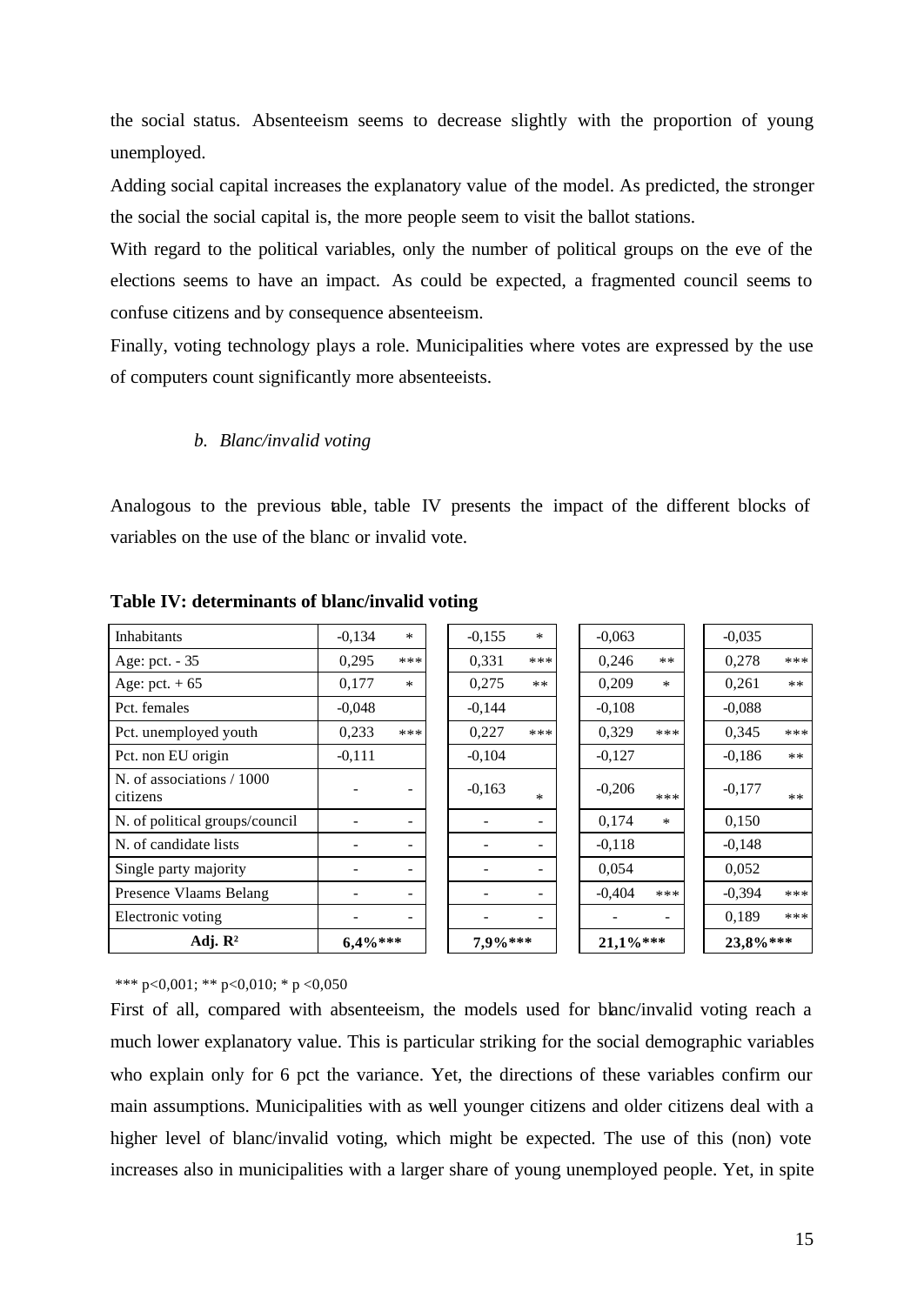of our expectations, the use of blanc/invalid voting decreases in the final model in municipalities with a large share of citizens with a non-Belgian background. Here too, the volume of social capital has an impact: a higher number of voluntary associations reduces blanc/invalid voting. With regard to the political variables: only the presence of an anti system plays a role. In those municipalities where Vlaams Belang presented candidate lists reduces the proportion blanc/invalid votes. Finally, electronic voting leads to more blanc votes.

#### **6. Conclusion**

# ⊠

This papers emphasizes the role of contextual variables in understanding turnout at local elections. We distinguish two types of abstentionism: absenteeism (visible) and the use of blanc/invalid votes (hidden). Analysing the determinants of each type lead us to the conclusion that both types of abstentionism are different. These determinants explain absenteeism quite well absenteeism but lead to a lower degree of satisfaction in understanding blanc/invalid voting.

With regard to the social demographic variables, only the share of elderly in the population influences both types of abstenstionism. The impact of the other variables are not stable in explaining absenteeism or blanc/invalid voting. For some of them, the are only able to explain one of both types. This is particular the case for the scale of the municipality and the proportion of the women in the population. They only affect absenteeism, not blanc/invalid voting. Concerning the proportion of younger people in the municipality, the reverse occurs.

If there is any relationship revealed for the other social demographic variables, its nature differs whether it concerns absenteeism or blanc/invalid voting. With regard to the impact of the here used SES-variable (youth unemployment), we notice a different impact on absenteeism on the one hand and blanc/invalid voting on the other hand. Munipalities with larger proportions of unemployed youth have less absenteeists but more blanc/invalid voters. The reverse occurs for the impact of the share of citizens with non-EU background.

Social capital plays a role in explaining both forms of abstenstionism. A larger associational life reduces the share of absenteeistst and blanc/invalid voters.

With regard to the political variabels, we discerned only a clear relationship for the number of parties in council and the presence of an anti system party in the electoral competition. The figures indicate that the presence of an anti system party candidate list is an alternative for blanc/invalid voting. Meanwhile, the number of parties or candidate lists do not influence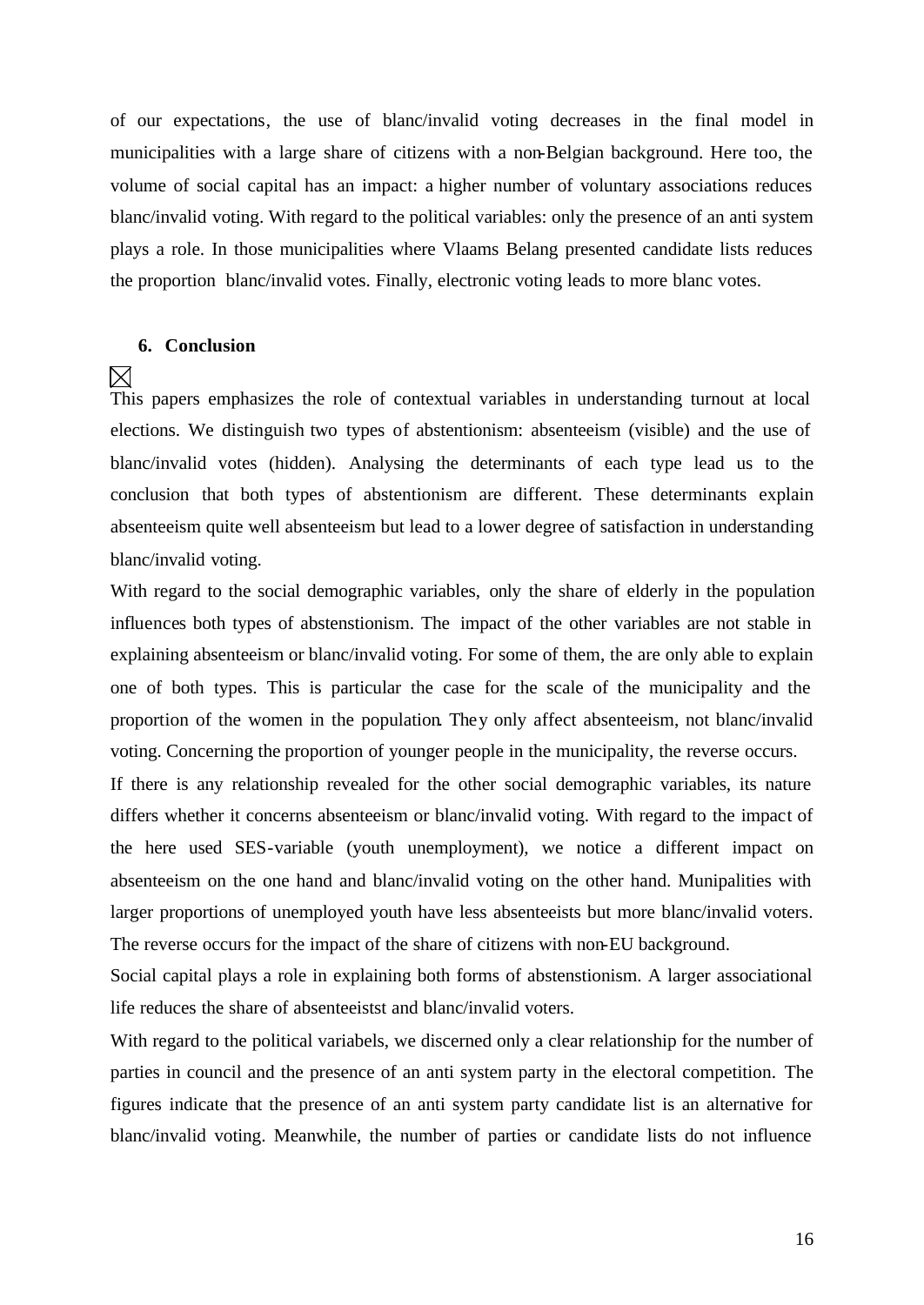blanc/invalid voting. If the number of parties confuses citizens, it might hinder them in visiting the ballot station but not in casting a valid vote.

Finally, electronic voting seems not only to keep people at home but also encourages voters to express a blanc vote. When 'blanc' is offered as a real alternative on the computer screen, people use it. By consequence, electoral technology influences electoral participation.

# **7. Bibliography**

Ackaert, J. (1994), Het gebruik van de voorkeurstem bij de gemeenteraadsverkiezingen. Een terreinverkenning in de provincie Limburg. *Res Publica*, 36, 2, 107-118.

Ackaert, J. & De Winter, L. (1993), De afwezigen hebben andermaal ongelijk. De stemverzaking in Vlaanderen op 24 november 1991. in Swyngedouw, M., J. Billiet, A. Carton, R. Beerten, *Kiezen is verliezen. Onderzoek naar de politieke opvattingen van de Vlamingen*. Leuven: ACCO, 67-82

Ackaert, J. & De Winter, L. (1996), *Electoral absenteeism and potential absenteeism in Belgium*. Paper presented at the Annual Meeting of the American Political Science Association, San Francisco.

Ackaert, J., Reynaert, H., De Ceunick, K., Steyvers, K. & Valcke, T. (2007), De gemeenteraadsverkiezingen van 8 oktober 2006. Evolutie sinds 1976. *Res Publica*, 49, 2-3, 413-442.

Alen, A. & J. Billiet (1990) *Vlaanderen op een kruispunt*. Leuven: Universitaire Pers.

Blais, A. & Dobrzynska, A. (1998), Turnout in electoral democracies. *European Journal of Political Research* 33, 2**,** 239–261.

Brockington, David. (2004), The Paradox of Proportional Representation: The Effect of Party Systems and Coalitions on Individuals' *Electoral Participation*, 52, 3, 469-490.

Childs, S. (2004), A British Gender Gap? Gender and Political Participation**.** *Political Quarterly*, 75, 4, 422-424.

Coffé, H. & Bolzendahl, C. (2010), Same Game, Different Rules? Gender Differences in PoliticalParticipation. Sex Roles, 62, 5/6, 318-333.

Dalton, R. (2008), The Quantity and the Quality of Party Systems: Party System Polarization, Its Measurement, and Its Consequences. *Comparative Political Studies*, 41, 7, 899-920.

Dalton, R. (2008), *The good citizen. How a younger generation is reshaping American politics*. London: Sage.

Das, E. (1988), De stagnatie van de voorkeurstemmen op 13 december 1987. *Res Publica*, 30, 1, 51-71.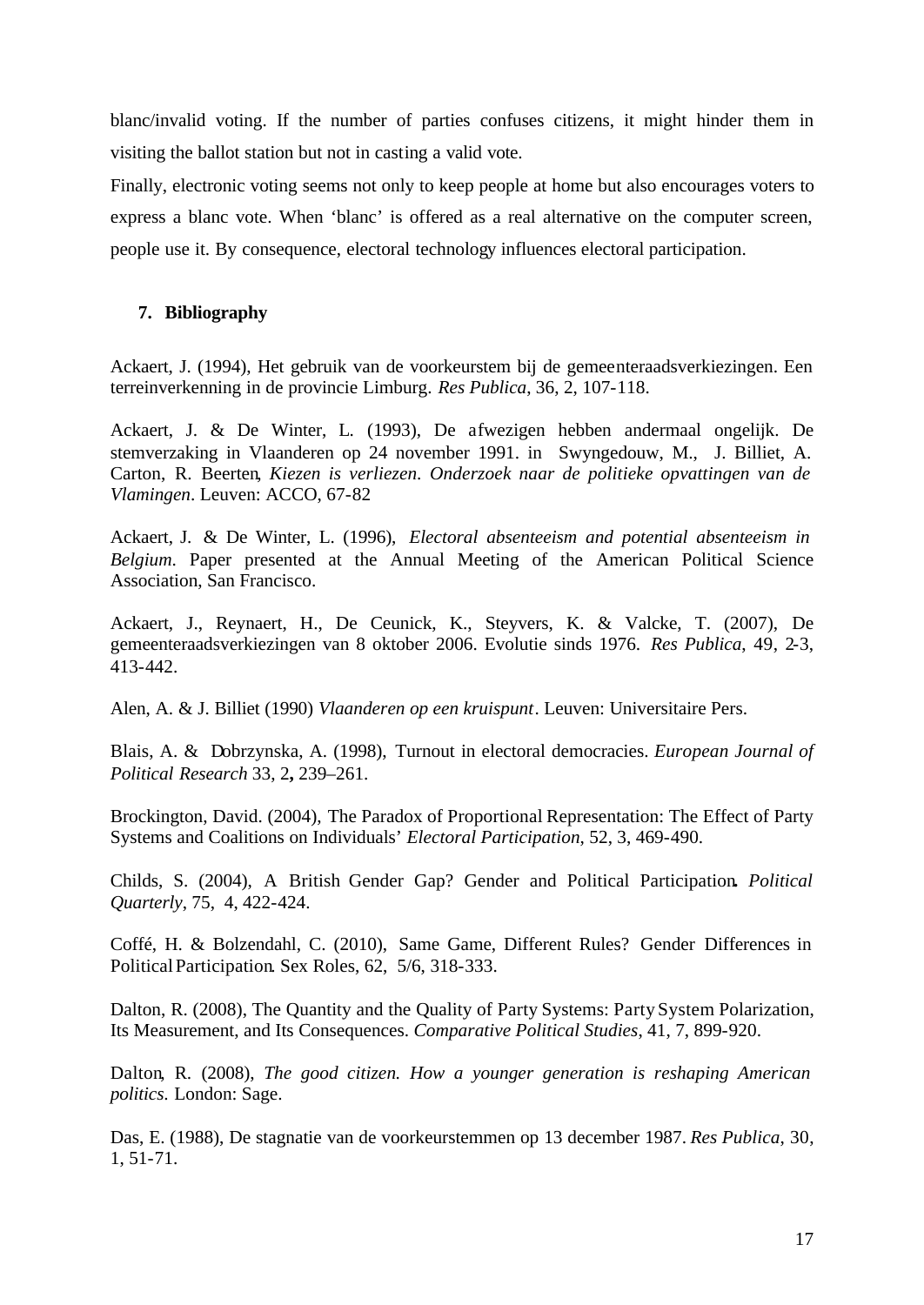De Ceunick, K. & Steyvers, K. (2007), Centraal-provinciale relaties : van concurrentie tot complementariteit. In : Reynaert, H., Schram, F., Valcke, T. & Wayenberg, E., *Nieuwe griffels, schone leien? De Vlaamse provincies uitgedaagd.* Brugge: Vanden Broele.

Deschouwer, K., (2009) *The Politics of Belgium*. London: Palgrave.

De Winter L. & Ackaert J. (1998), Compulsory Voting in Belgium: a Reply to Hooghe and Pelleriaux. *Electoral Studies*, 17, 4, 425-428.

Fraeys, W., (1982), Les élections législatives du 8 novembre 1981. In: *Res Publica*, 24, 1, pp. 129-149.

Frandsen, A. (2002)Size and electoral participation in local elections. Environment & Planning C: Government & Policy; 20, 853-870.

Franklin, M.N. (1999), Electoral engineering and cross-national turnout differences:What role for compulsory voting? *British Journal of Political Science* 29: 205–224.

Hooghe, M. & Pelleriaux, K. (1998) Compulsory Voting in Belgium: an Application of the Lijphart Thesis, *Electoral Studies*, 17 (4), 419-424.

Hooghe, M., Marien, S. & Pauwels, T. (2011), Where do Distrusting Voters Turn to if there is no Viable Exit or Voice Option? The Impact of Political Trust on Electoral Behaviour in the Belgian Regional Elections of June, 2009. *Government and Opposition* 46(2): 245-273.

Jackman, R. & Miller, R. (1995), Voter turnout in the industrial democracies during the 1980s, *Comparative Political Studies*,27, 4, 467–492.

Jennings, M. & Markus, G. (1988), Political Involvement in the Later Years: A Longitudinal Survey. *American Journal of Political Science*, 32, 2, 302-317.

Kaempfer, W. & Lowenberg, A. (1993), A Threshold Model of Electoral Policy and Voter Turnout**.** *Rationality & Society*, 5, 1,107-126.

Kampen, J. & S. Van de Walle (2003), Het vertrouwen van de Vlaming in de overheid opgesplitst naar dimensies en indicatoren.In APS, *Vlaanderen gepeild!* Brussel: Ministerie van de Vlaamse Gemeenschap, 177-197.

Karp, J. & Banducci, S. (1999), The Impact of Proportional Representation on Turnout: Evidence from New Zealand. *Australian Journal of Political Science*, 34, 3, 363-378.

Lancelot, A. (1968) *L'abstentionnisme électoral en France*, Paris : Armand Collin.

Lauwereysen, K. & Colpaert, J., (2004), *De lokale afdelingen van de socio-culturele organisaties in kaart gebracht.* Socius gegevens 3, pp. 53-71.

Lijphart, A. (1997), Unequal Participation: Democracy's unresolved Dilemma. Presidential Address, American Political Science Association, 1996 *American Political Science Review*, 91 (1), 1-14.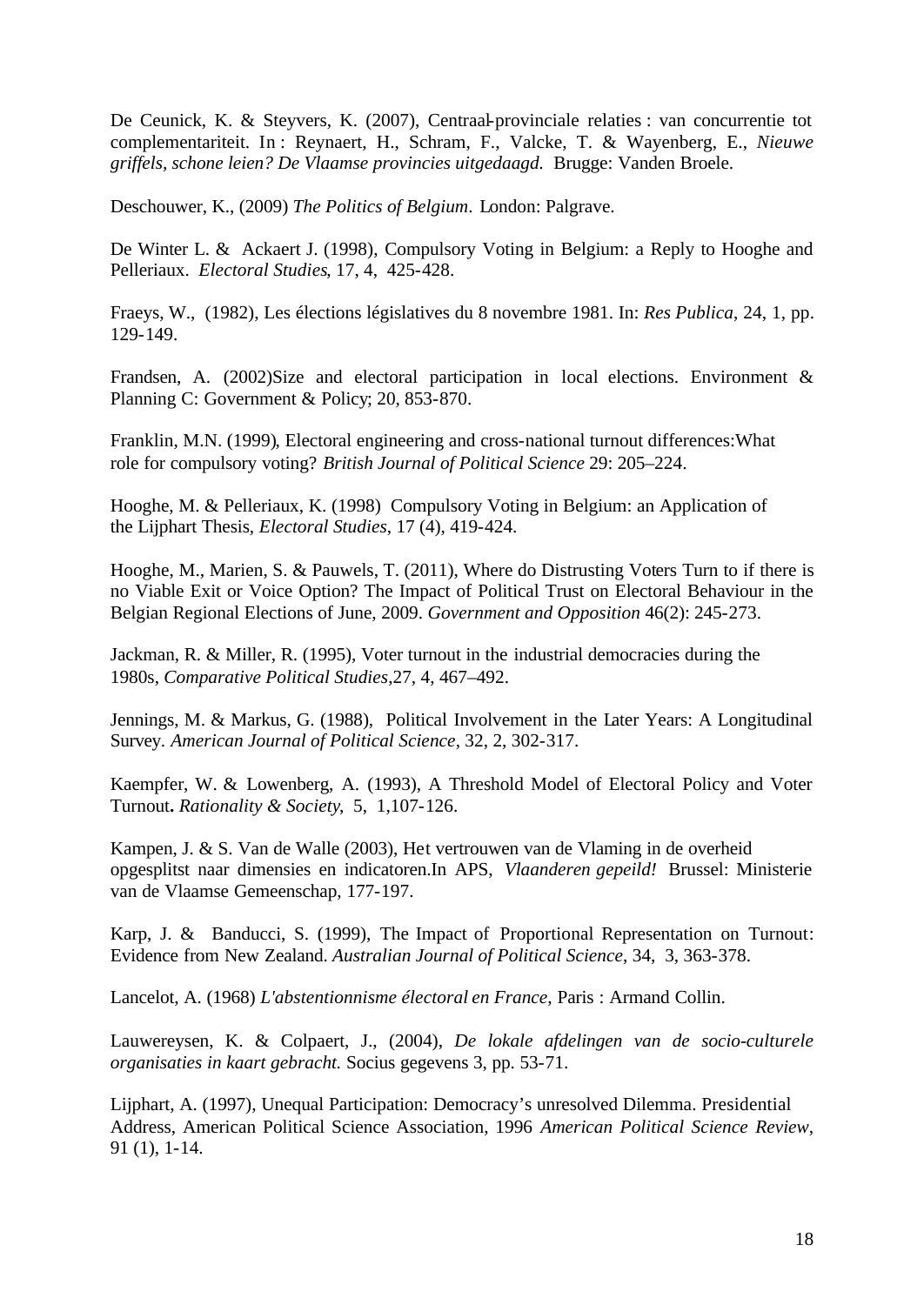Maes, R. &. Delmartino, F. (1986), *Provincies tussen gisteren en morgen*. Antwerp: Kluwer.

Milbrath, L.& Goel, M. (1977) *Political Participation. How and Why Do People Get Involved in Politics*, Chicago, Rand McNally College Publishing Company.

Milner, H. & Ladner, A. (2006), Can PR Voting Serve as a Shelter Against Declining Turnout? Evidence from Swiss Municipal Elections. *International Political Science Review*, 27, 1, 29-45.

Orianne, P. (1967), La politique povinciale et communale. *Res Publica*, 9, 3, 553-582.

Putnam, R. (2000), *Bowling alone. The collapse and revival of American community*.New York: Simon & Schuster.

Putnam, R.. (2007), *E Pluribus Unum*: Diversity and Community in the Twenty-first Century The 2006 Johan Skytte Prize Lecture. *Scandinavian Political Studies*, 30, 2, 137-174.

Schmitt, H. (2005), The European Parliament Elections of June 2004: Still Second-Order? *West European Politics*, 28, 3, 650-679.

Selb, P. (2009), A Deeper Look at the Proportionality-Turnout Nexus. Comparative Political Studies, 42, 4, 527-548.

Siaroff, A. & Merer, J. (2002), Parliamentary Election Turnout in Europe since 1990.Political Studies, 50, 5, 916-927.

Swyngedouw, M., L. De Winter, L. Schulpen (1990), *De verkiezingen voor het Europees Parlement 1989*. Brussels: Dimarso Gallup-Belgium.

Verba, S., Hie, N. & Kim, J. (1978), *Participation and Political Equality. A Seven-nation Comparison*.Cambridge: Cambridge University Press.

Vetter, A. (2008). Political Institutions and Local Electoral Turnout: Do Institutions Matter? *Conference Papers*, American Political Science Association; Annual Meeting, 20 p.

Wauters, B. (2000), *De kracht van de voorkeurstem.* Leuven: Centrum voor Politicologie.

Wauters, B., Verlet, D. & Ackaert, J. (2011), Giving more weight to preferential votes: welcome or superfluous reform? The case of the local elections in Flanders (Belgium). *Local Government Studies*. (forthcoming).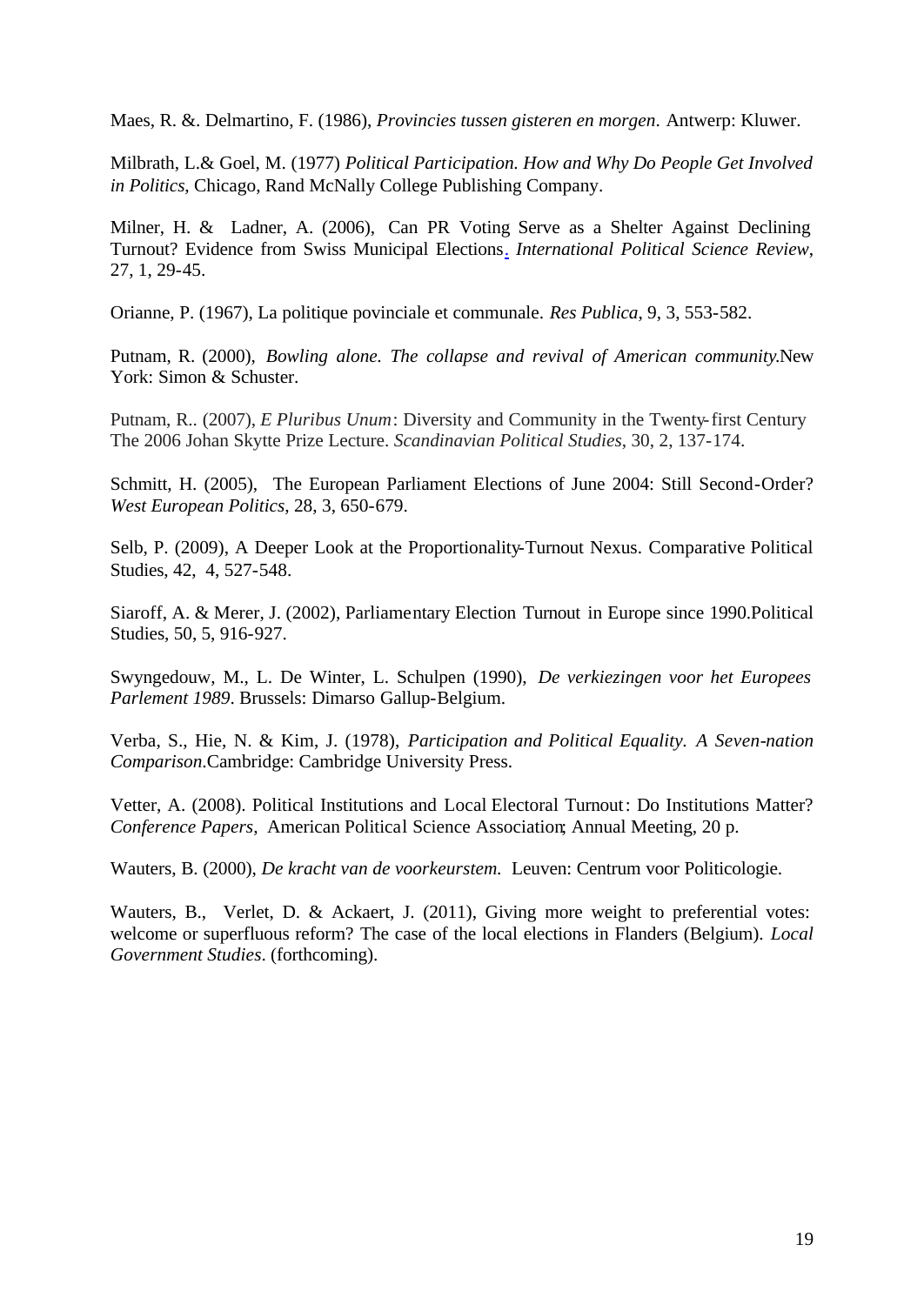

**Appendix 1: electoral absenteeism – univariate distribution**